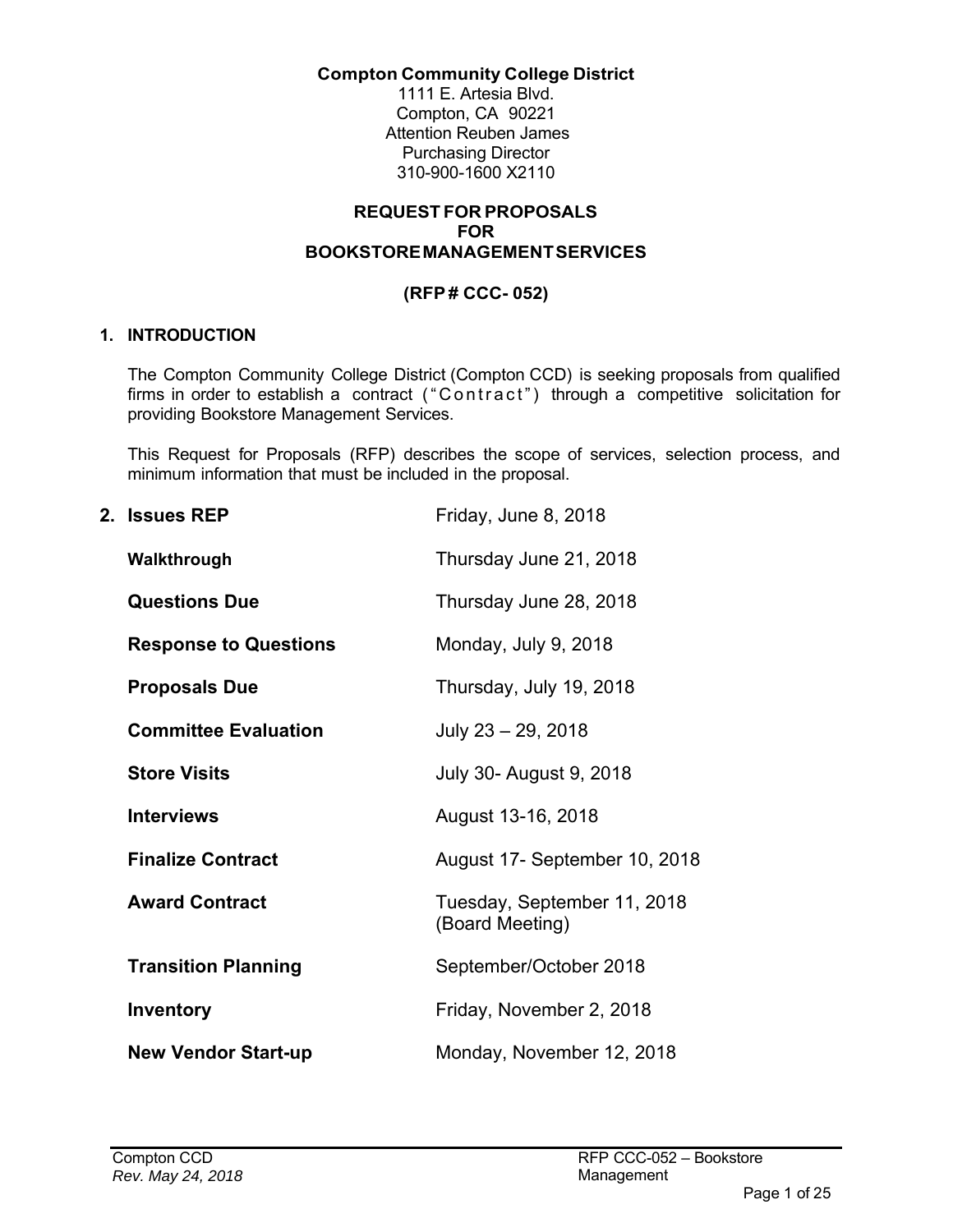**Please note**: The above schedule is subject to change. Any changes to the schedule will be addressed via Addendum to all participants.

## **Campus Map**

## **http://www.compton.edu/campusinformation/CampusMap.aspx**

#### **3. PROGRAM BACKGROUND AND DESCRIPTION**

The Compton Community College District serves the communities of Compton, Lynwood, Paramount, and Willowbrook, as well as portions of Athens, Bellflower, Carson, Downey, Dominguez, Lakewood, Long Beach, and South Gate. The District is governed by a voter-elected Board of Trustees. Board meetings are held the third Tuesday of each month and are open to the public. The District is located at 1111 E. Artesia Boulevard, Compton, CA, 90221.

The following table shows Full Time Equivalent Student enrollment data for the past three years:

| Year      | <b>Total FTES</b> |
|-----------|-------------------|
| 2014-2015 | 5217              |
| 2015-2016 | 6006              |
| 2016-2017 | 5111              |

The 1-story 1,284 square foot building was originally constructed in 1952. Following is a summary of the square footage:

Sales - 761 sq. ft. Office – 368 sq. ft.

Bookstore sales figures per Department for the previous three year periods are included in *Attachment A*.

Blueprints of all space allocated to the Bookstore are included in *Attachment B.* 

The current system being used is the MBS system for book inventory and cash register to accept credit cards. This is not an integrated system.

#### **4. INFORMATION AND GENERAL REQUIREMENTS**

#### **4.1 Program Objectives:**

The Compton CCD is seeking a qualified Vendor that will exemplify the institution's mission by providing a high quality, full-service Bookstore operation to the Compton CCD community. It is essential that the Bookstore is managed with maximum sensitivity to the needs and concerns of students, faculty, and staff. Products, prices, and services must promote confidence that the Compton CCD community is obtaining the best possible combination of quality, customer service, and value.

#### **4.2 The Scope of Work**:

|                   |  |  |  |  | A. During the term of the Contract between the Compton CCD and the Vendor, the |  |  |  |
|-------------------|--|--|--|--|--------------------------------------------------------------------------------|--|--|--|
| Compton CCD       |  |  |  |  | RFP CCC-052 - Bookstore                                                        |  |  |  |
| Rev. May 24, 2018 |  |  |  |  | Management                                                                     |  |  |  |
|                   |  |  |  |  |                                                                                |  |  |  |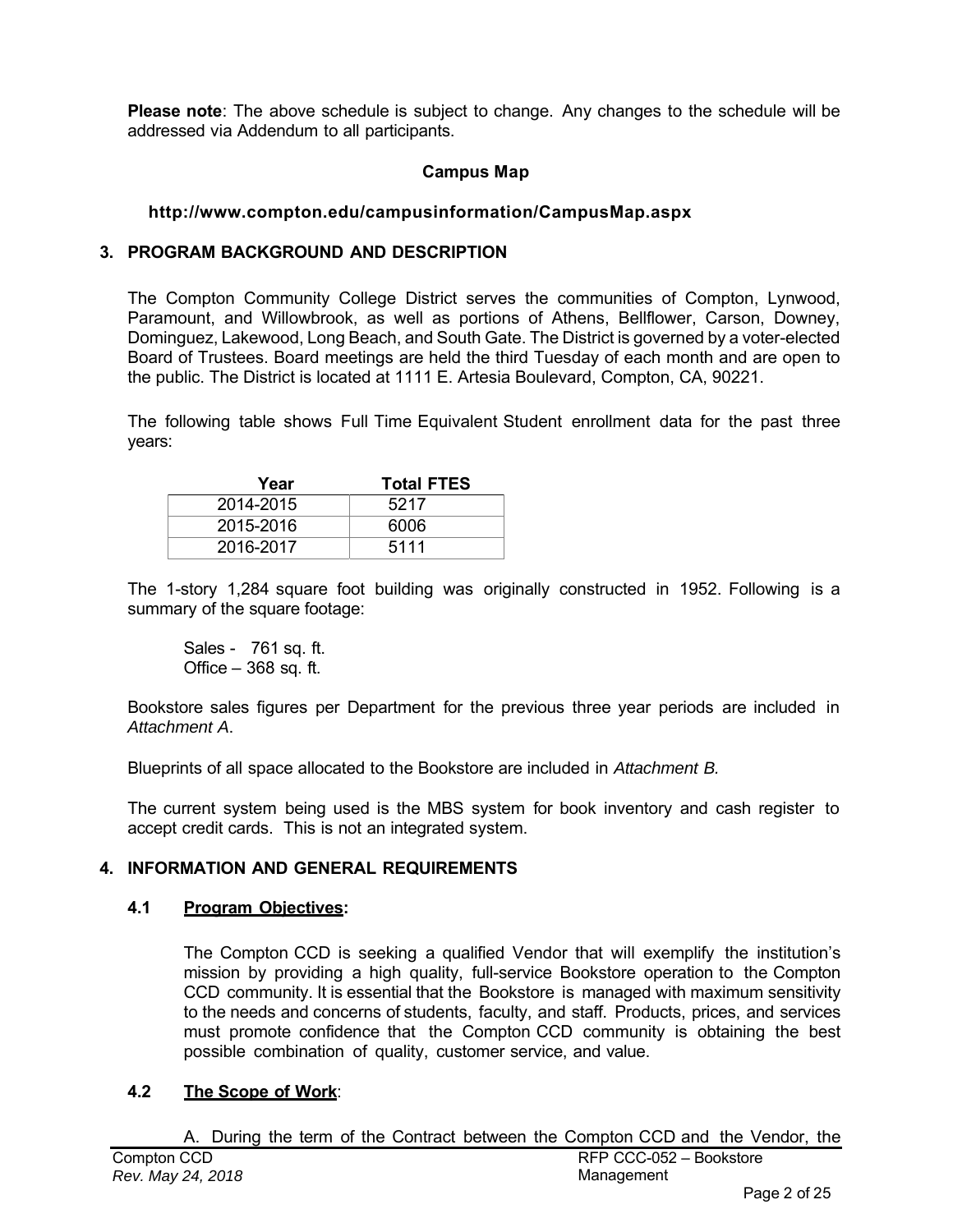Vendor shall operate the Compton CCD Bookstore in accordance with the requirements, terms, specifications, conditions, and provisions hereinafter contained.

- B. The Vendor shall provide Compton CCD with the services and innovation expected of a high-quality Bookstore.
- C. The Compton CCD is seeking to collaborate with a Vendor who has a commitment and record of accomplishing outstanding customer service. As such, the Compton CCD desires a team approach with a Vendor that will provide pleasant and courteous staff members and leaders who are willing to demonstrate professional responsibility to customer service issues.
- D. The successful Bookstore Vendor will be expected to participate in the Compton CCD community by interacting with District staff and students at regular meetings and future planning meetings and by remaining responsive to suggestions, concerns, and the changing needs of students and staff.

## **4.3 Current Bookstore Hours of Operation:**

A. Vendor shall provide hours of operations currently in effect unless agreed to in writing by the Compton CCD and/or until an amendment is made to the contract. (Hours are subject to change based on the academic calendar and/or campus needs). See *Attachment B* for current hours.

B. The hours of service shall be posted in a mutually agreed upon place.

# **4.4 Proposal Preparation and Submission:**

- A. Prospective Vendors shall submit sealed written proposals in the form and format as specified in this RFP. Submittals which do not include all of the elements as specified, or which deviate from the proposed format and content as specified, may be deemed "non-responsive" by the evaluation committee and eliminated from further consideration.
- B. Proposals may be withdrawn or amended at any time prior to the closing date and time.
- C. Proposals should be prepared simply and economically, providing a straightforward, concise description of capabilities to satisfy the requirements of the RFP. Emphasis should be placed on completeness and clarity of content.
- D. Ownership of all data, materials, and documentation originated and prepared for Compton CCD pursuant to the RFP, shall belong exclusively to Compton CCD and be subject to public inspection in accordance with the California Public Records Act. Trade secrets or proprietary information submitted by the Vendor may be exempt from public disclosure under the California Public Records Act. Any confidential or proprietary data must be clearly marked. If a California Public Records Act request to release any confidential or proprietary information is made against Compton CCD, Compton CCD will notify Vendor of such claim and the date the documents will be released unless the Vendor obtains a court order enjoining such disclosure.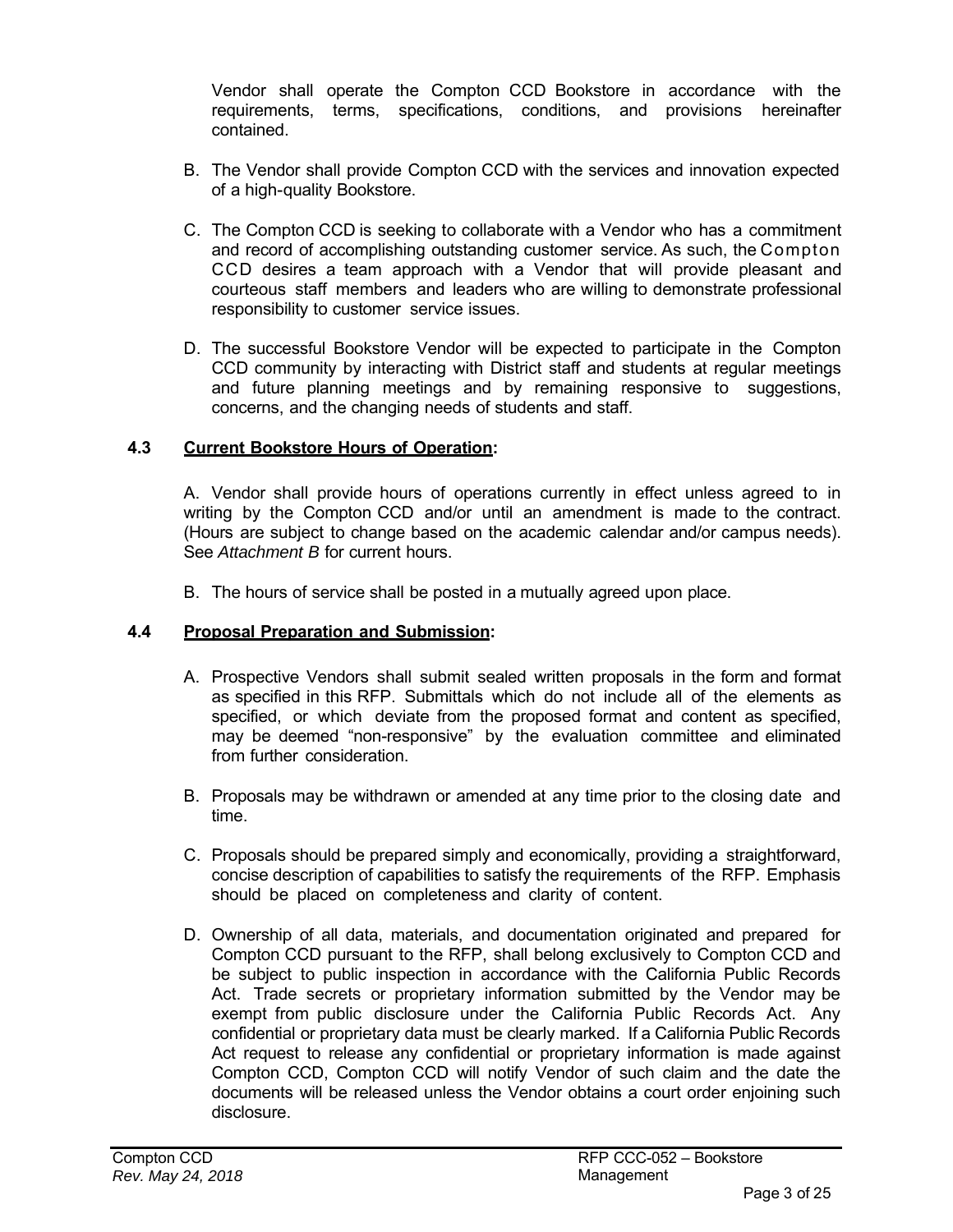- E. Any costs incurred by the Vendor in the preparation of any information or material submitted in response to this RFP shall be the sole responsibility of the Vendor.
- F. Vendors are not to contact Compton CCD officials including Board members, the President/CEO or any other employee or representative of Compton CCD, other than the person listed below. Contacting Compton CCD officials, employees and/or representatives, other than the person listed below, may result in the disqualification of the Vendor. Questions should be directed to: Reuben James-Purchasing Director, 1111 E. Artesia Blvd. Compton, CA 90221, phone: 310-900-1600 X2110. Replies will be issued by written notice and mailed or emailed to all parties recorded by Compton CCD as having received the RFP documents. Questions received less than five (5) days prior to the RFP due date will not be answered. Only questions answered by formal written notice will be binding.

## **4.5 Evaluation and Award:**

- A. Award will be made to the Vendor who is determined by Compton CCD to best meet the needs and objectives of the Compton CCD community. Vendors are encouraged to propose new innovations. Compton CCD reserves the right to: reject any or all proposals for any reason in its sole discretion, reject any or all proposals if they are, in its sole discretion, judged unacceptable; to waive any technical or formal defect therein; to accept or reject any part of any proposal; and to award the Contract to other than the Vendor proposing the highest commission return according to its own judgment and in Compton CCD's best interest.
- B. Compton CCD will consider a number of factors in evaluating proposals. These factors will include the following, which are more specifically described in Section 7 of this RFP*.*
	- 1. Minimum Qualifications (7 points)
	- 2. Operations Experience (7 points)
	- 3. Bookstore Service Plan (7 points)
	- 4. Management Plan (7 points)
	- 5. Personnel Procedures and Practices (7 points)
	- 6. Marketing Plan (7 points)
	- 7. Student Relations Plan (7 points)
	- 8. Merchandise Sales (7 points)
	- 9. Fee Proposal (30 points)
	- 10. Reference Checks and Site Visits (7points)
	- 11. Equipment Condition (7 points)
- C. Vendors who submit a proposal in response to this RFP may be required to give an oral presentation of their proposal to Compton CCD and/or be invited to meet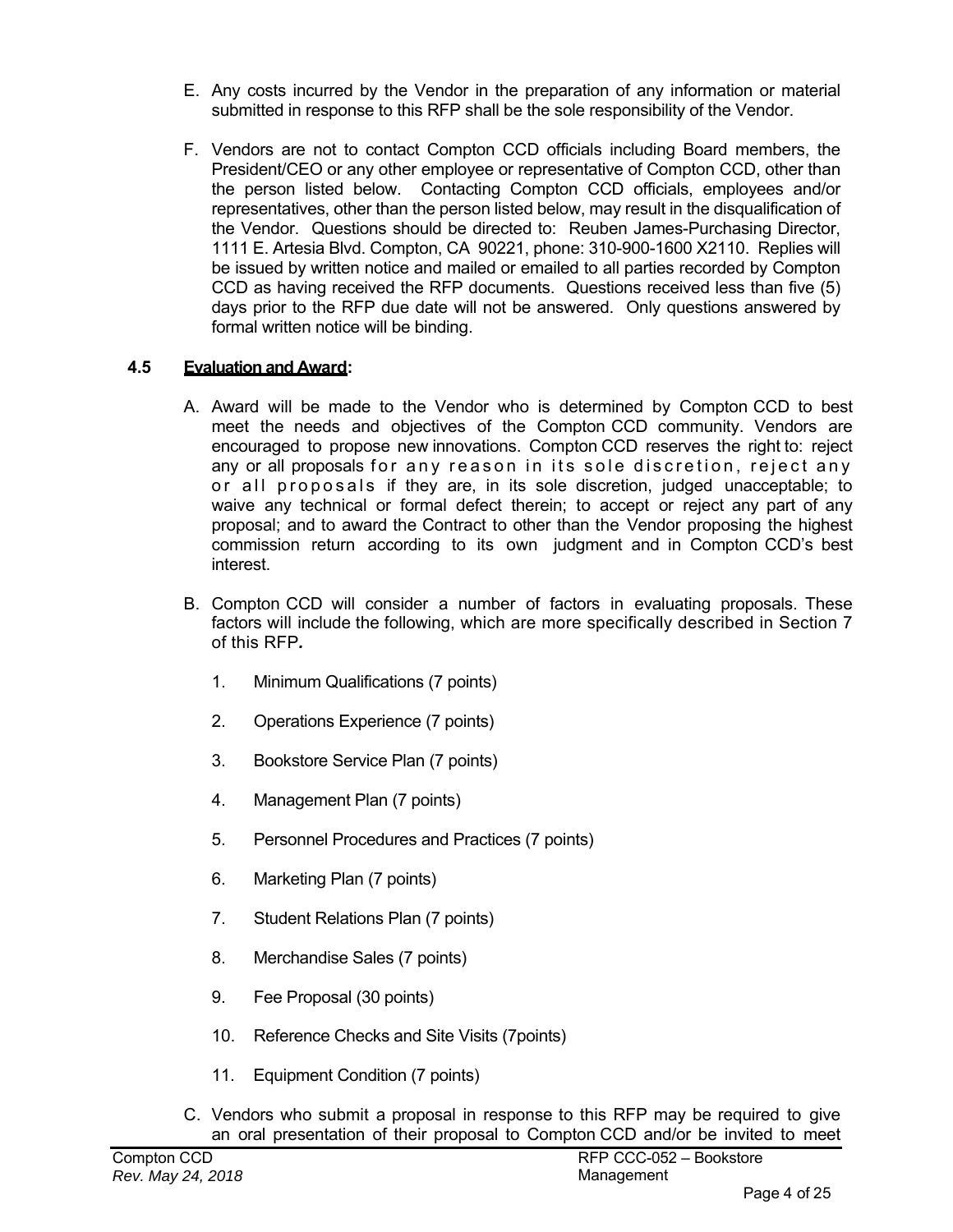with Compton CCD officials for clarification and questions. Compton CCD will schedule the time and location for these presentations. Oral presentations are an option and may or may not be conducted.

- D. After proposals have been reviewed, visits may be made to selected institutions under contract with the Vendor to assist Compton CCD in determining its choice of Vendor.
- E. Additional information may be requested while proposals are under consideration.

# **5. SPECIFIC REQUIREMENTS**

## **5.1 Company History / Qualifications:**

- A. The Vendor shall be knowledgeable about the changing college and university bookstore trends, new technologies, legislation, new marketing ideas, new merchandise, and changes evolving throughout the general bookstore industry. The Vendor shall incorporate programs of action in response to these changes and trends in the Compton CCD Bookstore operation and services, as deemed applicable to the college and university bookstore market segment.
- B. A detailed description must be submitted describing the Vendor's background, experience, and qualifications in operating a college or university bookstore. The Vendor must provide a list of at least five (5) college/university references where the Vendor has operated for a minimum of five (5) years or is currently operating a bookstore, preferably in California with a student body similar in size to Compton CCD. References must include name and address of the facility, full-time student enrollment, dates of service, and contact person's (with authority over bookstore operations) name, telephone number, and email.
- C. Vendor shall submit biographies and locations of local representatives who will support Compton CCD. Please provide examples of how the local representatives will interact with the bookstore and campus contacts.

#### **5.2 Textbook, Reference & Trade Book Offerings:**

- A. The Vendor shall provide course materials including:
	- 1. All required, recommended, and suggested textbooks and course materials new, used, custom, in editions specified by the faculty or other designated departmental representatives.
	- 2. Digital and e-textbooks strategies.
	- 3. Textbook rental program.
	- 4. Other educational materials and supplies used by the Compton CCD students.
- B. The Vendor must carry any specific supplies as required by instructors or departments.
- C. Vendor shall carry all textbooks during the first eight weeks of a semester. The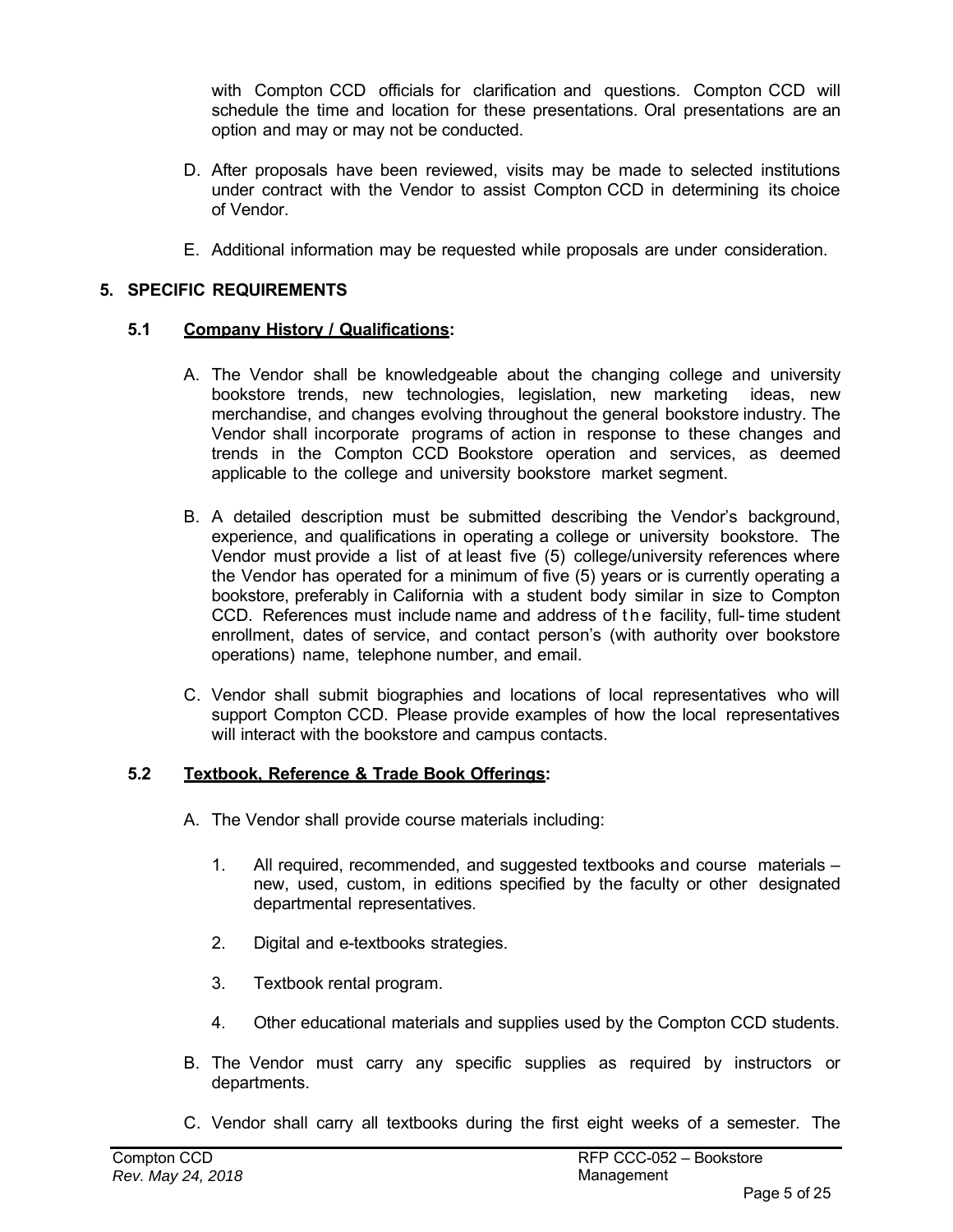Vendor may not begin returning books to publishers until after the eighth week.

- D. In its provision of books, supplies, and materials, the Vendor will prepare a requisition (in a form acceptable to Compton CCD), for each semester, that will be electronically distributed to faculty members with online ordering and tracking available. Compton CCD will make reasonable efforts to see that Vendor's bookstore managers are given timely notice by faculty members or authorized designees of the books, supplies, and materials requested for all courses offered.
- E. The Vendor shall provide timely delivery of orders submitted by faculty members for books, supplies, and other materials for their respective courses, including items discovered to be unavailable, delayed in delivery, new editions, etc. The Vendor shall not be responsible for books or other items not being ready for sale to students due to the failure of faculty members to submit timely order requests. However, the Vendor shall make every reasonable effort to supply items requested even when requests are not timely.
- F. The Vendor shall make every possible effort to increase rental and used book sales by retaining used books purchased at Compton CCD if required for the following semester, and by purchasing or acquiring used books from other bookstores and/or companies if necessary, and by providing online ordering and pickup service to students.
- G. The Vendor shall provide for the sale of textbooks and other educational materials required for off-campus courses if requested by Compton CCD.
- H. The Vendor shall provide a description of its plan to assist Compton CCD with compliance requirements of the Higher Education Opportunity Act of 2010, as it may be applicable to the operations of the Bookstore.
- I. The Vendor shall maintain a high-quality reference inventory that is current, relative, and supportive of the curriculum and interests of the faculty, students, and staff of Compton CCD. The Vendor must be responsive to advice relative to the stocking of reference books suggested by Compton CCD faculty members and/or researchers.

# **5.3 Marketing & Promotions**:

- A. The Vendor shall provide special promotions frequently throughout each year of the contract, and will be expected to support New Student Orientation and other oncampus programs.
- B. Vendor shall offer creative monthly promotions on general merchandise and clothing.
- C. The Vendor shall identify ways in which it will utilize social media and other technological advancements in the promotion of the Compton CCD Bookstore.

# **5.4 Website/Online Sales:**

A. The Vendor shall develop a professional website, via a cooperative effort with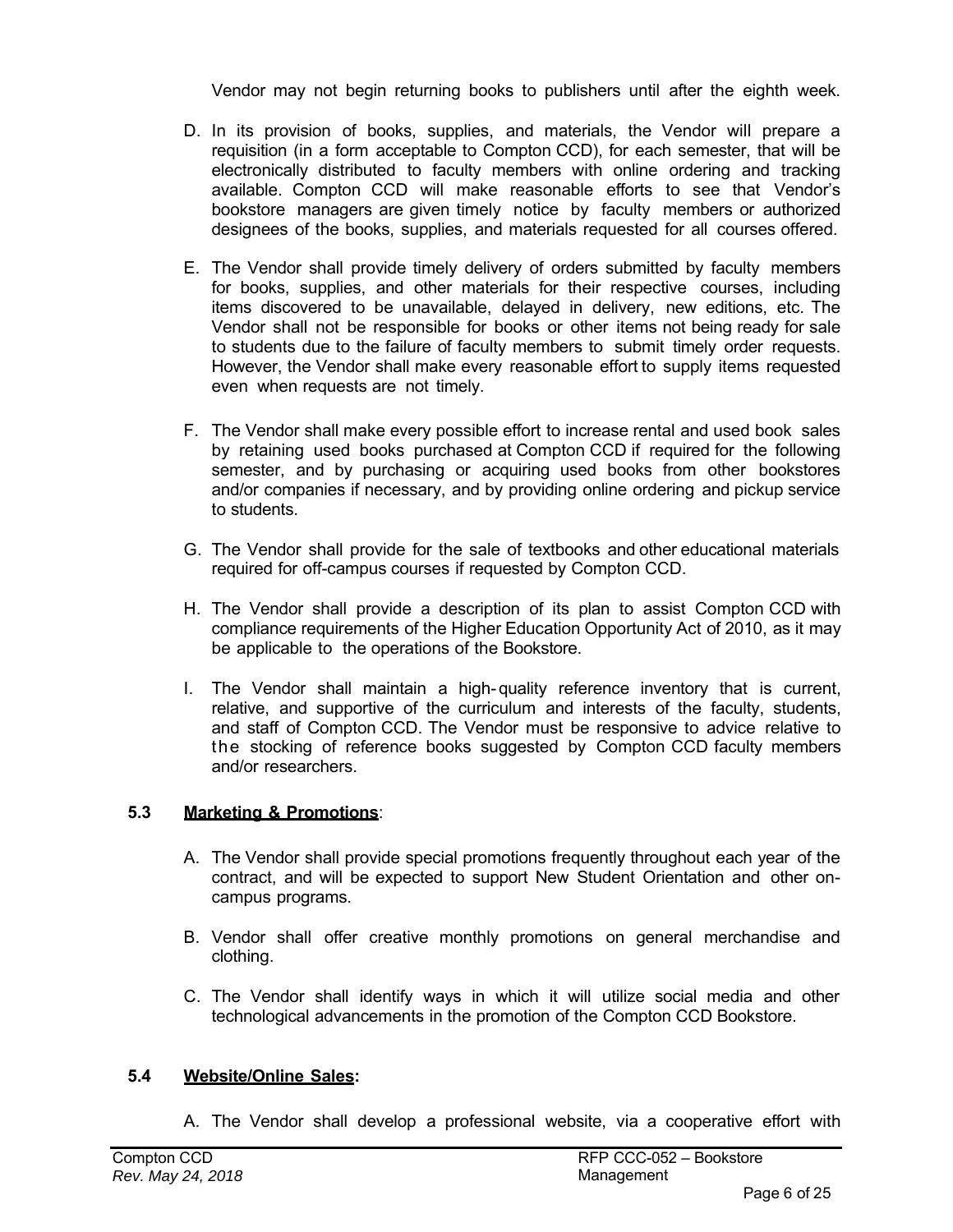Compton CCD's IT Department, which allows for online purchases. The website must allow students the option of purchasing or renting textbooks online, for pickup in the Bookstore or for direct shipment to the student, with Compton CCD receiving credit for the sale. The website should also be used as a means to market Compton CCD merchandise and products to students, alumni, parents, prospective students, and others.

- B. The Vendor should demonstrate how they will not compete with a direct to the consumer site, and how they will direct students to the Compton CCD bookstore website.
- C. Credit for all online purchases made by Compton CCD students that are generated by going directly to the Vendor's website in lieu of accessing the Compton Bookstore website shall be included as part of the gross sales.

# **5.5 Merchandising:**

- A. The Vendor shall offer a selection of school and office supplies, memorabilia, spirit items, computer supplies and technical supplies, as well as "soft goods" such as clothing items, hats, scarves, etc., and other quality items following pricing policies that are both fair and competitive for like or similar quality as compared to other brick & mortar bookstores and retail establishments in the surrounding area.
- B. The Vendor must offer a significant depth of emblematic clothing designs and styles as agreed upon. The Compton CCD and the Vendor can mutually agree on the acceptable number of styles and designs that would meet the needs of the campus community.
- C. The Vendor shall provide merchandise donations, and/or gift baskets for various functions that are approved by the Vice President, Administrative Services.
- D. The Vendor shall carry a low volume of candies and salty snacks that match the existing campus pricing for such items. Any new items should be vetted and approved by the Compton CCD.
- E. Compton CCD reserves the right during the term of the Contract to require the Vendor to purchase and serve specific brand soft drinks.
- F. The Vendor shall have exclusive rights to operate the full service Bookstore located at Compton CCD, offering all goods and services normally found in university or college bookstores and any such additional services as may be expressly approved in writing by Compton CCD (such as student IDs, sale of bus passes, and sales of discounted tickets) during the term of the contract. Compton CCD shall grant the Vendor the nonexclusive right to sell Compton CCD licensed products.
- G. Compton CCD reserves the right to recommend merchandise to be sold in the Bookstore and to request the removal of merchandise for sale in the Bookstore which Compton CCD considers offensive or inappropriate.
- H. It is important to Compton CCD that the Bookstore's merchandise assortment be tailored specifically to our campus community. Vendors must describe the level of decision making that will be granted to the on-site management team when selecting products to be offered for sale in the Compton CCD Bookstore.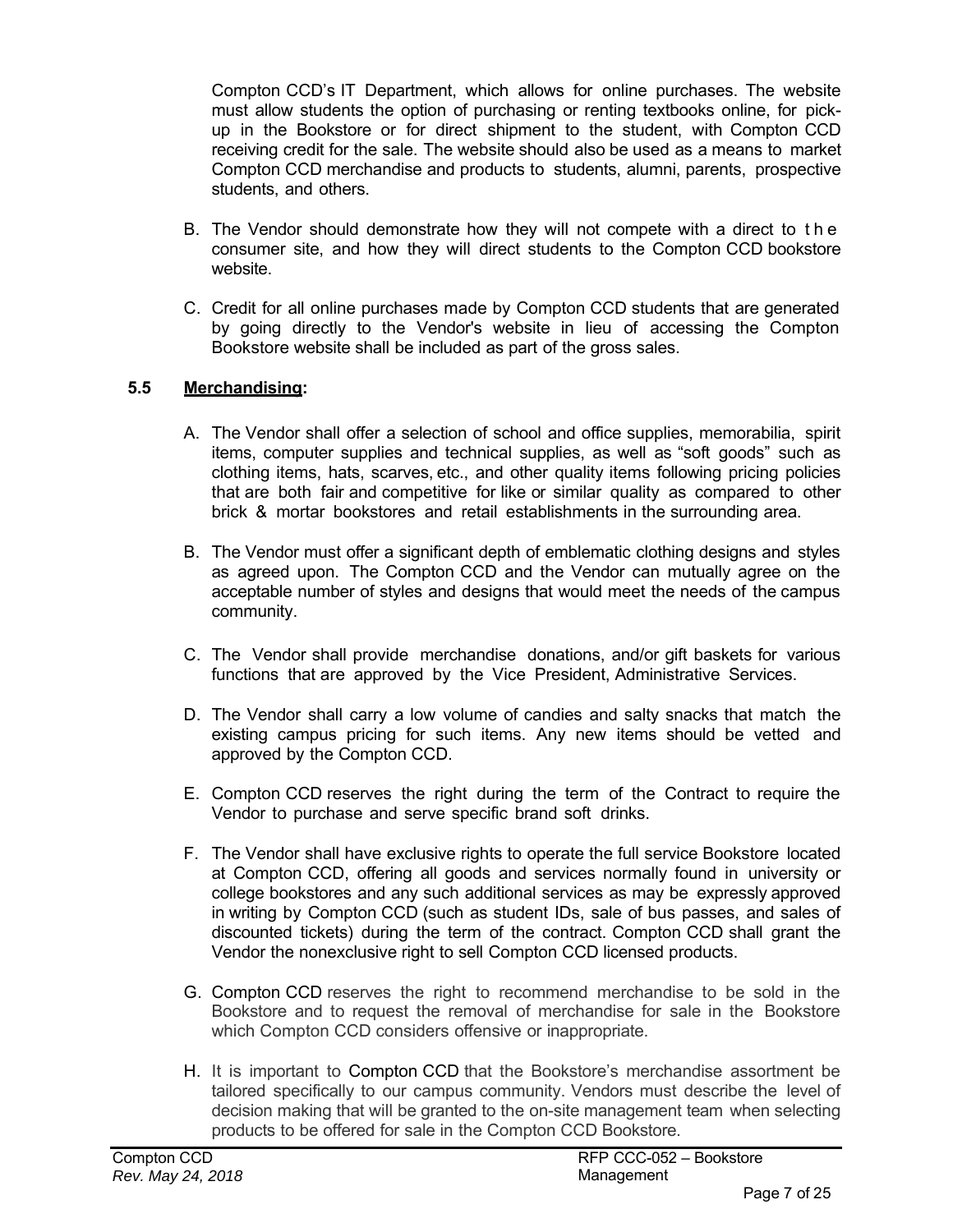- I. The Vendor is expected to uphold Compton CCD's strong commitment to social responsibility.
- J. The Vendor shall provide special order service and other such sale services, such as class ring, cap, and gown, commencement announcements, as are requested by Compton CCD.
- K. The Vendor shall attend Commencement and offer for sale a variety of grad and alumni gift options. The Vendor will continue to create and provide Grad Packages for students to purchase that contain a variety of merchandise celebrating their achievements. (Compton CCD will provide a sample of Grad Packages currently being offered.)

# **5.6 Personnel:**

- A. Training. The Vendor is to describe the training program(s) that it intends to use for the employees of the Bookstore, which will ensure ongoing staff developmental needs are met.
- B. Adequacy. The Vendor is to provide sufficient personnel to ensure efficient and courteous service to patrons and must have adequately trained relief personnel available to substitute in the absence of regular employees. All staff shall be employees of the Vendor, who shall be solely responsible for the payment of their wages and benefits.
- C. Student Part-Time Employees. The Vendor is encouraged to employ Compton CCD students, when possible. Student employees of the Vendor are not to be paid less than the minimum wage as required by California State law.
- D. Employee Policies. Vendor employment policies shall meet the requirements of the Fair Labor Standards Act and all other regulations required by Federal or State Law, including, but not limited to the Employee-Right-to-Know Program, Americans with Disabilities Act, and the Employee Injury and Illness Prevention Program. All material related to personnel policies and procedures of the Bookstore must be available for review by Compton CCD.
- E. Equal Opportunity and Affirmative Action. Compton CCD is committed to Equal Opportunity and Affirmative Action. The successful Vendor shall comply with all applicable non-discrimination laws and shall not discriminate against any person on account of race, color, religion, age, sex, marital status, mental or physical disability, gender, gender identity, gender expression, sexual orientation, genetic information, ethnicity, ethnic group identification, national origin or nationality, ancestry, or a perception that a person has any of these characteristics or that the person is associated with a person who has, or is perceived to have, any of these characteristics..

# **5.7 Vendor Self Improvement:**

A. In order to determine that superior customer service is being provided to Compton CCD, the Vendor shall conduct specific and continuing programs of inquiry and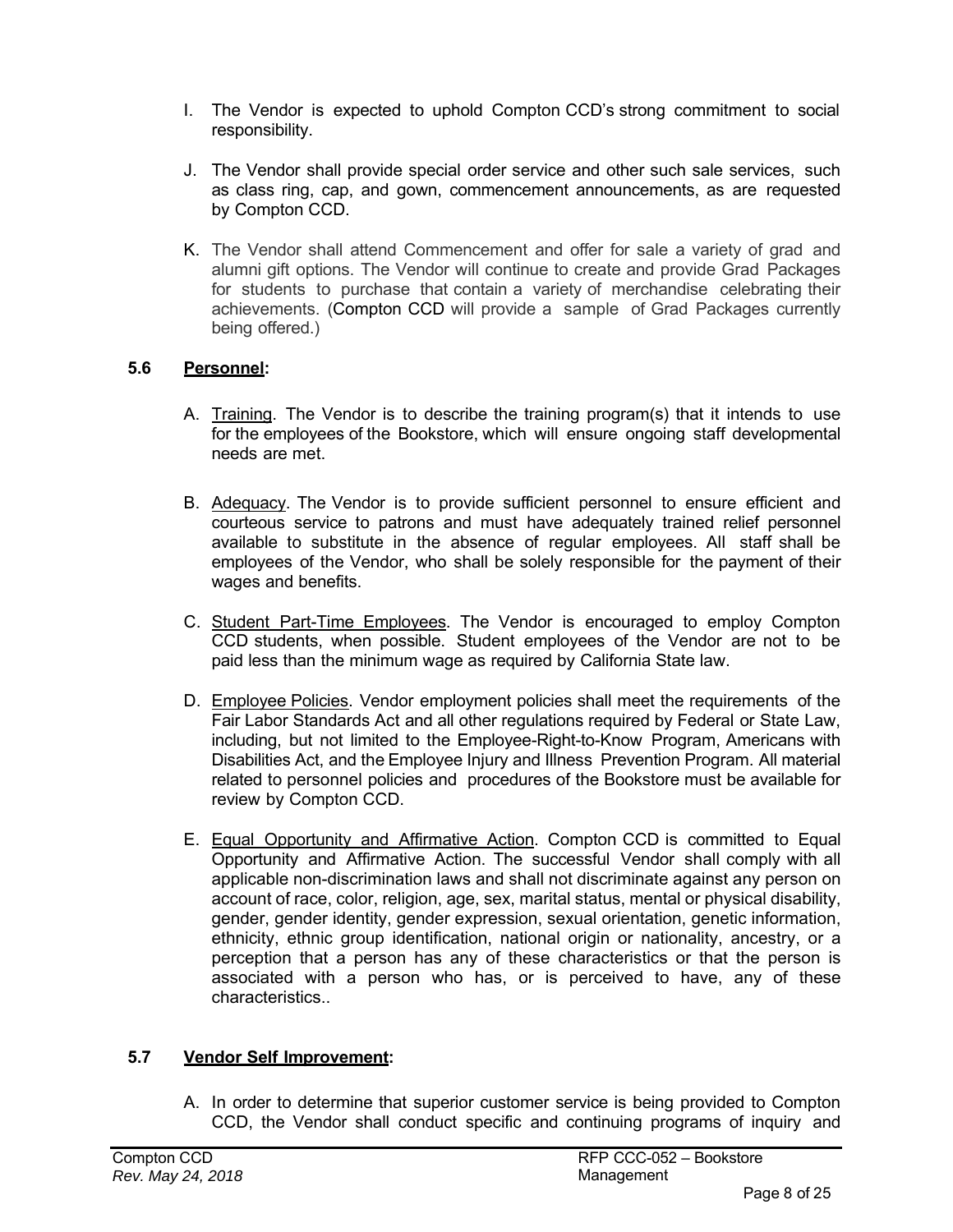evaluation through campus meetings, and "how did we do?" comment cards to determine the level of satisfaction of the students and the Compton CCD community with the Bookstore operations. The results of this inquiry and evaluation process shall be shared with the Compton CCD Bookstore Commission and Compton CCD's Administrative Services Department on a regular basis.

B. The Administrative Services may request to meet with the Vendor's Bookstore Manager on a semester/intersession basis throughout the contract. Thereafter, the Bookstore Advisory Committee may meet as required or needed to evaluate all Bookstore services, focusing on comments and providing information that could result in needed changes or improvements. The Administrative Services may conduct bookstore preference surveys, assist in planning special events, and in general, act as a representative body for the Compton CCD to communicate reaction to the bookstore services.

# **5.8 Technology:**

- A. Indicate the systems and procedures proposed for use in the following Bookstore functions or areas:
	- 1. Textbook and course materials management.
	- 2. Merchandise management.
	- 3. Student financial aid.
	- 4. Campus Debit Card.
	- 5. General/trade book management.
- B. Provide information about your automated point of sale (POS) system for recording, verifying, and reporting sales, including a brief description of automated system features. Indicate what type of backup system or procedures are to be utilized in case the system is temporarily inoperative.
- C. Vendor must be compliant with all applicable laws, rules, regulations, requirements, including but not limited to the following (1) Gramm-Leach-Bliley Act of 1999 (Financial Services Modernization Act) 15 USC, Subchapter I, Sec. 6801-6810 (Disclosure of Non-Public Personal Information) (2) Payment Card Industry Data Security Standards (PCI-DSS), as applicable (3) 12 C.F.R. 205, Electronic Funds Transfers Regulation E, and Fair and Accurate Credit Transaction Act of 2003 (FACTA) (Fair Credit Reporting Act) (FCRA, 15 U.S.C. 1681 et seq.) as amended by Red Flag Program Clarification Act of 2010 (Pub. L. 111-30). Vendor must provide documentation of compliance each year, as applicable including, but not limited to PCI certification documentation.
- D. Provide summary of Vendor's data security policies and practices, as well as data breach plan.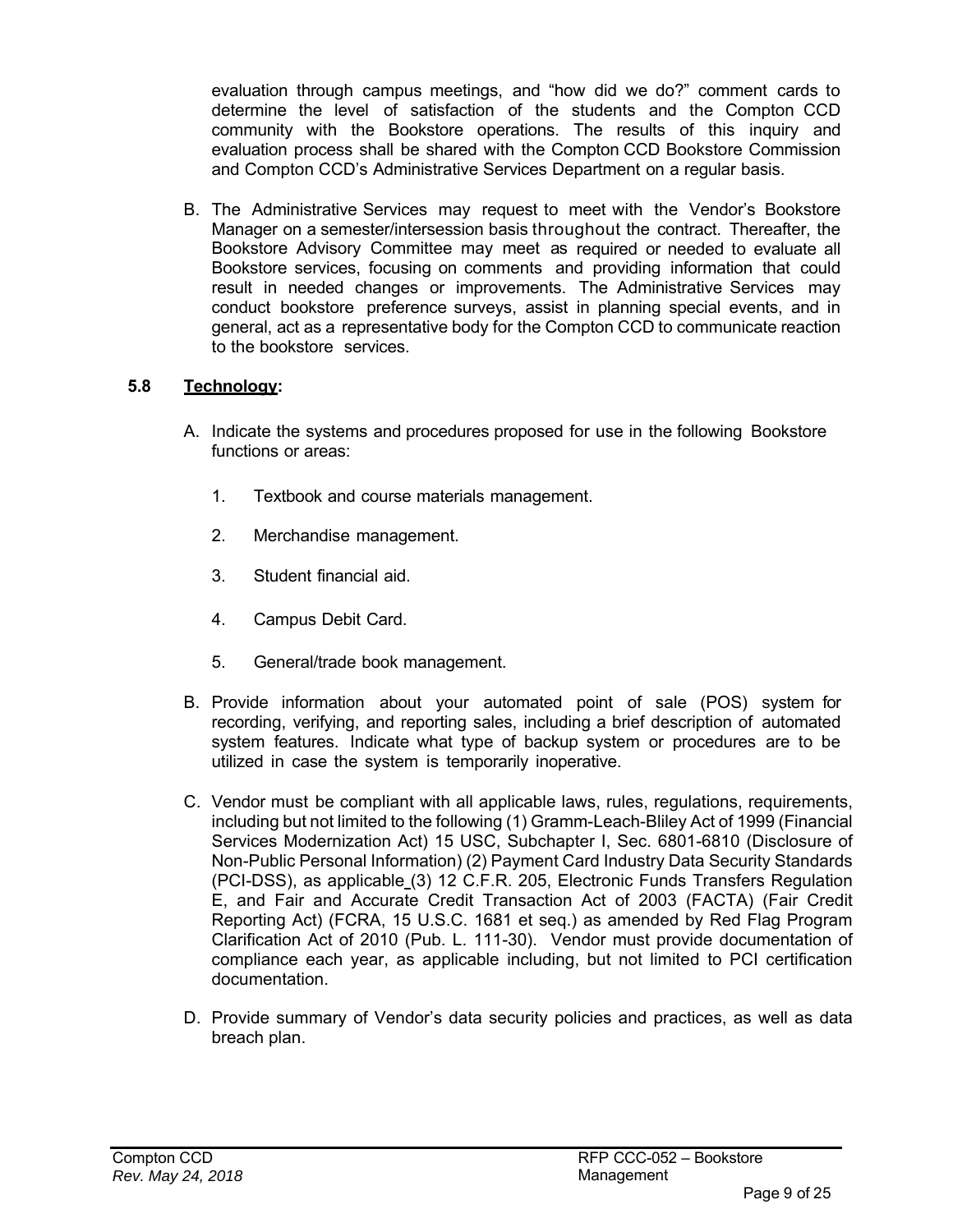# **5.9 Bookstore Policies:**

- A. Operating Schedule. The Vendor will be required to operate the Bookstore in the existing Compton CCD Bookstore located in Building R next door to Student Life Office on a 12-month basis, based on Compton CCD's academic calendar, see *Attachment B*. Compton CCD reserves the right, upon consultation with the Vendor, to establish or change the service hours, plans, or other methods of operation of the Bookstore.
- B. The Vendor shall operate according to the following pricing policies:
	- 1. All new paperbacks and trade books shall be sold at prices no higher than the publisher's suggested retail prices.
	- 2. Textbook Pricing Policy shall be clearly stated.
	- 3. All other merchandise shall be marked up to reflect a normal gross profit margin in the university/college bookstore industry or as pre-priced.
- C. Compton CCD may request and shall receive from the Vendor proof that the above pricing policies are being followed. Information shall be provided by the Vendor at the earliest possible time following its receipt of Compton CCD's request.
- D. In exceptional cases only involving changes in university and college bookstore market conditions that are outside of the Vendor's control, the Vendor may request a mutual review and decision with respect to pricing policies at any time during the year. Compton CCD and Vendor shall determine the effective date of any such changes in policies.
- E. The Vendor shall provide for charge, sales of books, supplies, and all other merchandise to students, faculty, and staff through appropriate methods and accept Compton CCD Purchase Orders. The Vendor shall also provide for charge, sales to Compton CCD Departments where appropriate.
- F. The Vendor shall post, in conspicuous places, bookstore policies concerning refunds, buybacks, exchanges, rentals and discounts. The Vendor shall provide a refund policy that is developed with student's welfare in mind to encourage repeat business.
- G. The Vendor shall purchase used books from the students, faculty and others at Compton CCD based on a schedule that is practical and convenient to both the Bookstore and the Compton CCD according to the following policy:
	- 1. If the Vendor has a faculty order indicating that a book will be a course adoption for the following semester, it will pay a mutually agreed upon amount of the purchase price. A lesser amount may be paid only if copies required for faculty orders are filled or if a book is in unusually poor condition.
	- 2. If the Vendor does not have information as to the future use of a book or if the book will not be used the following semester, or will soon be replaced by a revision announced by the publisher, the Vendor shall pay the price listed for the book in a textbook guide which Compton CCD and the Vendor agrees to use for this purpose.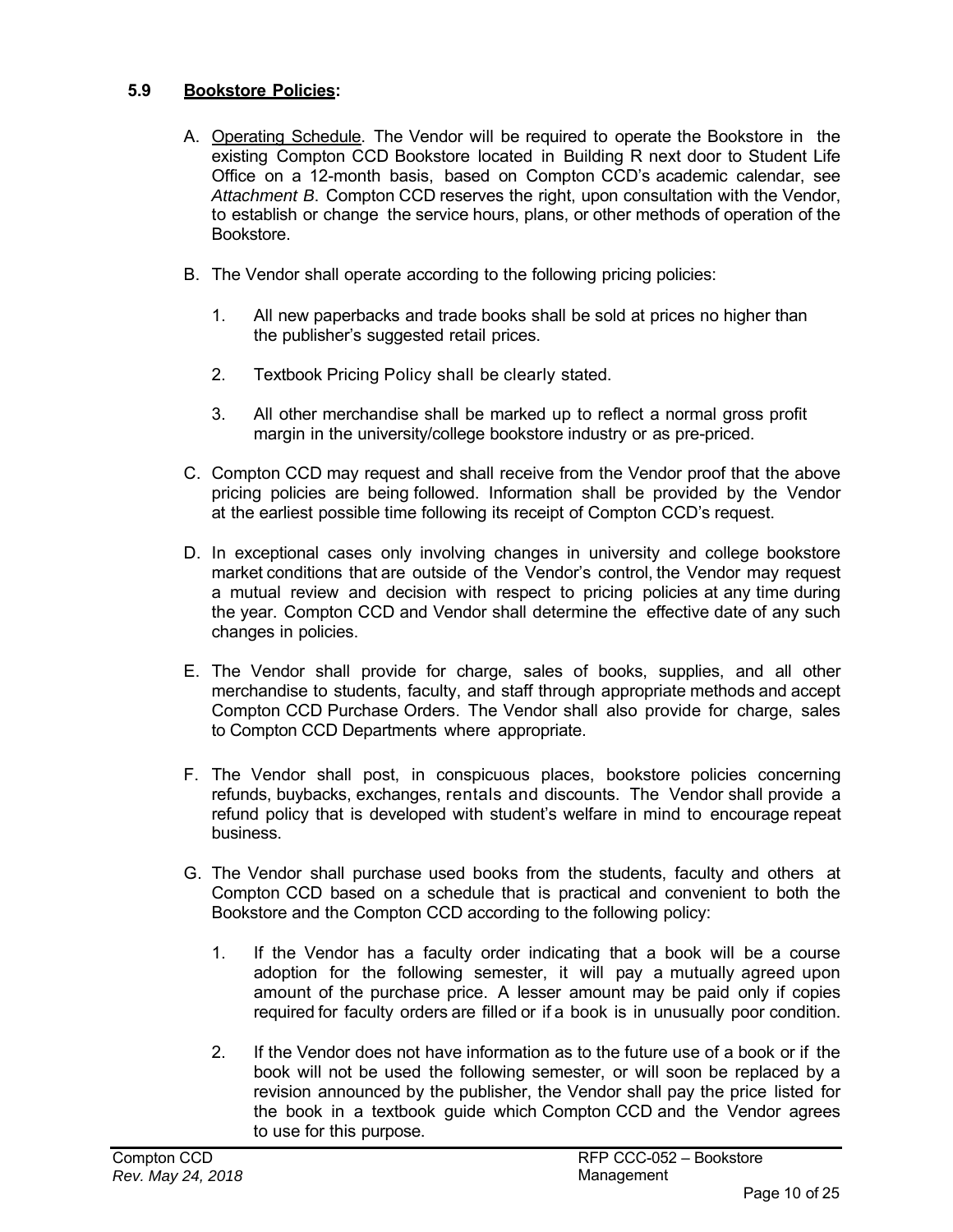- H. The Vendor shall operate the Bookstore on a mutually agreed schedule that accommodates the academic calendar of the Compton CCD and the needs of our students. Current hours are included in *Attachment B*. Other operating hours may be requested by Compton CCD to accommodate special events, and under such circumstances; the Vendor should make every effort to operate the Bookstore during such hours. Changes in the operating hours described above shall be approved by Compton CCD.
- I. The Vendor shall provide the benefit of a minimum ten percent (10%) discount to departments, faculty, and staff of Compton CCD for authorized sales of office, school supplies, and merchandise sold in the Bookstore. These sales shall not be considered a part of gross sales.
- J. The Vendor shall prosecute individuals for acts of property damage, theft of merchandise or money, or fraudulent acts as Compton CCD should reasonably request, and Compton CCD should so request, shall cooperate with the Compton CCD in the Compton CCD's prosecution of such individuals. The Vendor shall notify the Compton CCD Police/Public Safety Department when any such incidents occur.

# **5.10 Facilities & Equipment:**

- A. The Bookstore operated by the Vendor shall be operated in the existing Bookstore space. Additions to, or deletions from existing space, or relocation of the Bookstore, may be made but must be agreed upon in writing by the Vendor and Compton CCD's Vice President, Administrative Services. All costs of such changes shall be borne by the Vendor. Any modifications may require the approval of the Division of the State Architect and must be approved by Compton CCD project management staff and overseen by inspectors certified by the Division of the State Architect.
- B. The Vendor shall provide all office machines, equipment, and supplies required for the efficient conduct of business. The Vendor may elect to utilize equipment already in place in the Bookstore but shall accept the equipment in an "as is" condition and be responsible for future maintenance of such equipment. Any equipment so utilized will remain the property of Compton CCD upon termination of the Contract in the same condition as when accepted for use, normal wear and tear excepted. No equipment shall be removed without prior approval by the Compton CCD.
- C. The Vendor shall be responsible for providing such additional equipment and fixtures as may be necessary for the successful operation of the Bookstore. All renovations and finishing out, including color selections, are subject to prior written approval by Compton CCD.
- D. Compton CCD will be responsible for major structural repairs to the space used by the Vendor provided that such repairs are not required as a result of the actions of the Vendor, its agents, or employees.
- E. Compton CCD will provide all utilities to the space used by the Vendor including heat, light, utilities, and air conditioning as is reasonably required for operation of the Bookstore.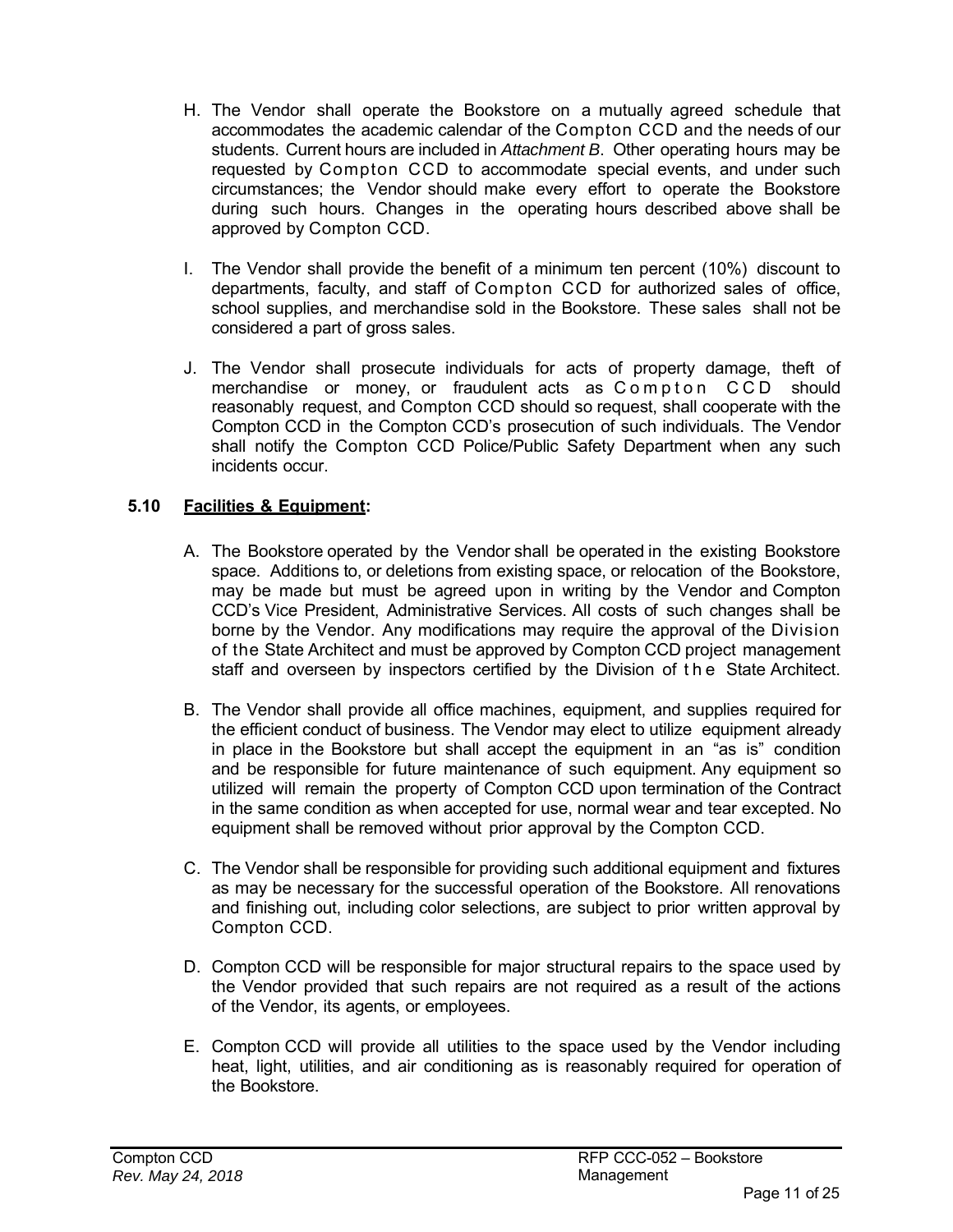- F. Compton CCD will provide trash removal and extermination services for the Bookstore.
- G. Cleaning services in and around the bookstore are the responsibility of the Vendor.
- H. The Vendor may choose to have phone service brought in with all related costs including, but not limited to, telephone installation costs, telephone billing costs, any pathways, infrastructure, cable or fiber work that are required, and any maintenance at the Vendor's expense.
- I. All internet and related costs shall be the sole responsibility of the Vendor. This includes, but is not limited to, installation costs, billing costs, broadband internet access costs, any pathways, infrastructure, cable or fiber work that are required to satisfy Vendors' internet and/or business automation needs. The terms of Compton CCD's' existing internet service do not allow the Compton CCD to provide internet service to any for-profit entity.
- J. Vendor acknowledges that all external internet/telecommunications services terminate in one of two locations (MPoE) on the Campus. Any work required in establishing Vendor's internet connection must be coordinated with Compton CCD's Information Technology Department, so as not to interfere with Compton CCD activities, as determined by the District. The Vendor will provide transport for Vendor's internet connection from the MPoE to the bookstore facility utilizing a single existing fiber pair.
- K. Should Vendor lease phone service from Compton CCD, technical support for those phones would be available during normal business hours by contacting Compton CCD's Help Desk.
- L. It is expected that the Vendor would provide its own support for its internet connection.
- M. Agents and employees of the Vendor working in the Bookstore will be provided access to parking lots utilized by Compton CCD employees under the policies of Parking Services.
- N. The Vendor shall cooperate with Compton CCD Police/Public Safety and other Compton CCD officials in the provision of security for the Bookstore. The Vendor shall be responsible for maintaining intrusion alarms and other security systems deemed necessary for the space used by the Bookstore operation. This would include video surveillance systems.

#### **5.11 Financial Requirements & Administration:**

A. The Vendor shall have complete responsibility for the financial administration of the bookstore facility. Such responsibilities include, but are not limited to, ordering books and merchandise, billings and collections from third parties, processing payments for all goods, acceptance, and deposit of all funds, reconciliation of accounts, preparation of annual financial reports and all other such activities that may apply.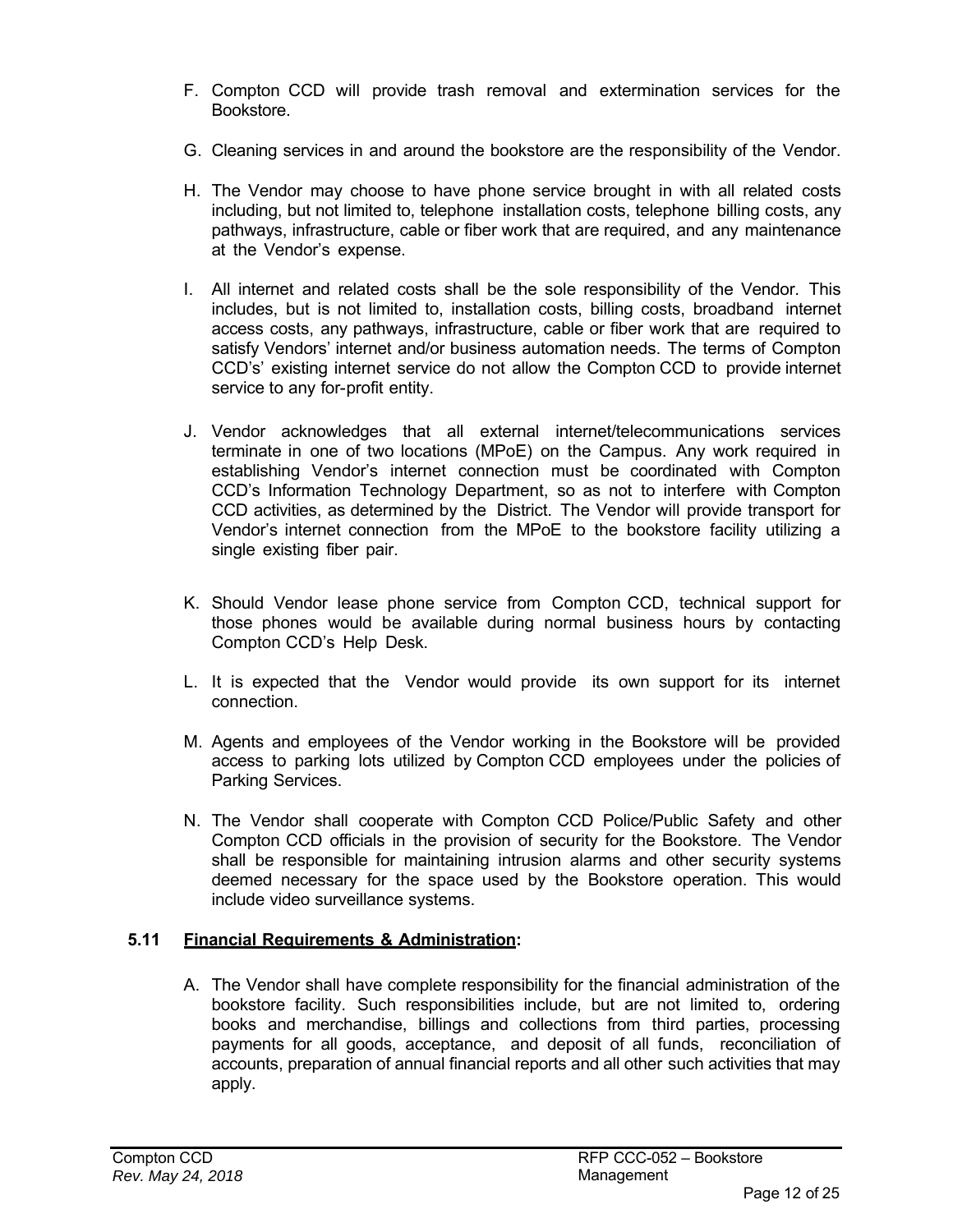- B. The Vendor shall supply it's most current, certified year-end balance sheet and income statement and any other documentation necessary to demonstrate its capability to perform the agreement resulting from this solicitation without assistance from any outside source(s).
- C. Licenses, Permits, and Taxes:
	- 1. The Vendor shall secure and pay for all federal, state, and local licenses and permits required for the Compton CCD Bookstore operations provided for herein. Compton CCD will cooperate with the Vendor in obtaining all licenses and permits and will execute such documents as shall be reasonably necessary or appropriate for such purposes. The Vendor shall pay for any and all taxes and assessments attributable to the operation of the Compton CCD Bookstore provided herein including but not limited to sales taxes, excise taxes, payroll taxes, and federal, state, and local income taxes.
	- 2. The Vendor will be granted the right to use Compton CCD's name, logo and seal solely for reproducing and imprinting stationary, soft goods, notebooks, pens, pencils, jewelry and similar items acceptable to Compton CCD, provided that Compton CCD's name is not used for product endorsement.
- D. The Vendor shall pay to Compton CCD a commission percentage based on gross sales as defined herein. The Vendor shall specify this commission percentage in its proposal.
- E. Gross sales shall be defined as all collected sales at the Bookstore, including textbook rentals and all sales from the bookstore website: less voids, refunds, sales tax, discounted departmental sales, handling fees associated with non-return of rental textbooks, computer hardware, eBook readers, discounted faculty/staff sales, pass-through income, bookstore issued scholarship sales, merchandise sales at less than a 20% gross margin such as computer hardware as reasonably determined by the Vendor, and other merchandise mutually designated as not subject to commission. Gross Sales shall include any commissions received by the Vendor from products such as class rings, and commissions received by the Vendor for authorized sales by other companies or organizations on Compton CCD's Bookstore website.
- F. Applicable payments as set in the Vendor's proposal shall be made monthly by the Vendor to Compton CCD and shall be paid within 30 days after the close of the Month in which they were earned. The final payment for any year shall be made within thirty (30) days after the end of the applicable Contract year and will include any adjustments required by the percentage of gross sales formula set forth in the Vendor's proposal.
- G. Each payment shall be accompanied by a detailed statement of its computation and the Vendor shall furnish supporting documentation to Compton CCD.
- H. Compton CCD shall have full access at all times to the Bookstore accounting records, including all cash registers at the Bookstore being used by the Vendor, with or without notice. Cash register control totals will be used to verify the cash sales reported. All cash registers or POS equipment utilized by the Vendor in the Compton CCD Bookstore shall have non-changeable grand totals.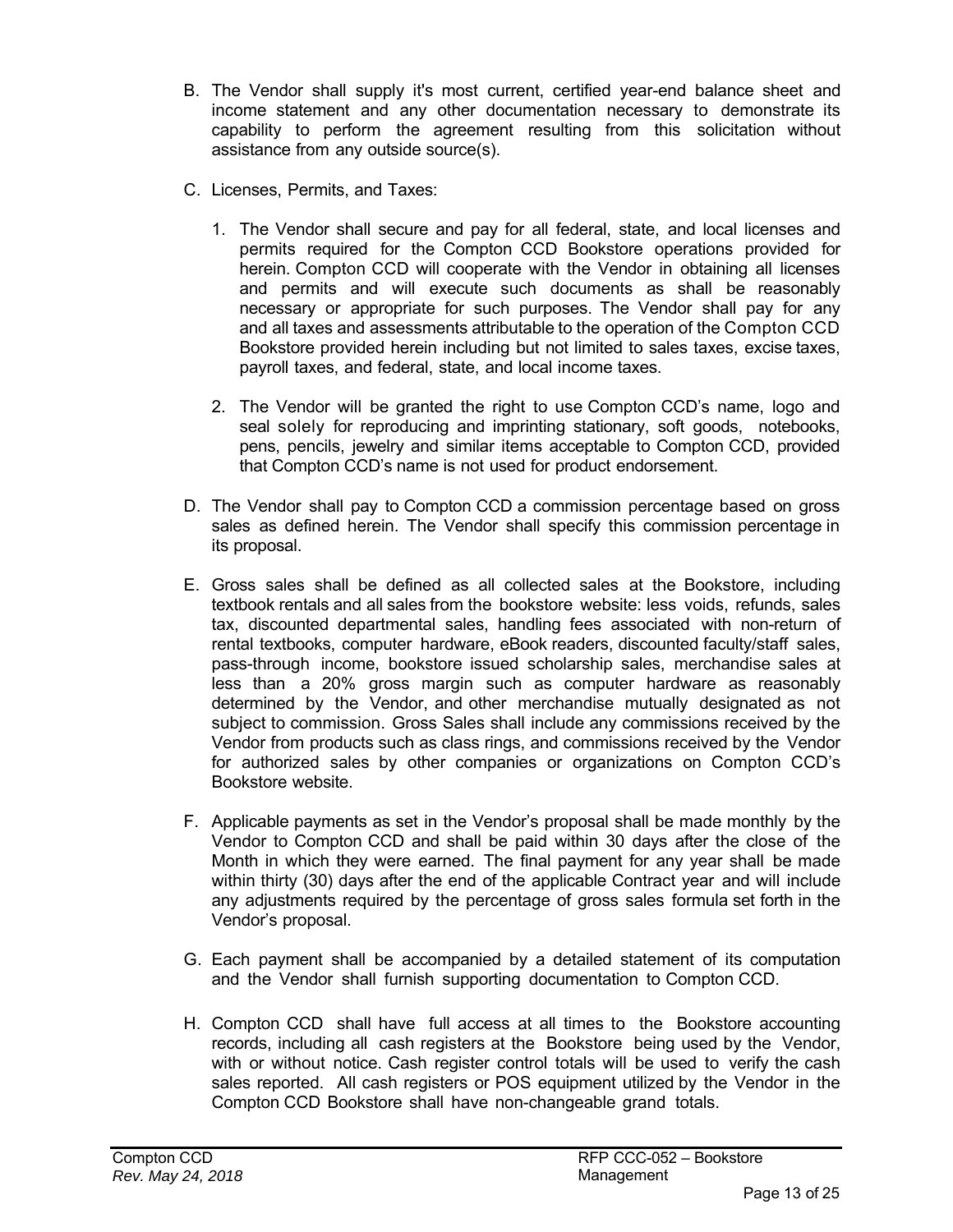- I. The Vendor shall maintain complete and accurate accounts and records, in accordance with nationally accepted bookstore industry standards of all revenues, cost of goods, salaries and benefits, and all other expenses in connection with the Compton CCD Bookstore operation provided under the terms of the Contract. All such accounts and records shall be retained by the operation and may be inspected and audited by Compton CCD.
- J. On termination of the Contract, commissions will be paid to Compton CCD on sales up to the final day the Bookstore is operated under the Contract. The commission due to Compton CCD for any portion of a Contract year shall be calculated on a percentage basis.

## **5.12 Purchase of Merchandise & Inventory:**

- A. Upon commencement of this contract, the Vendor shall purchase bookstore inventory then currently on hand (except for rental book inventory - see Section 5.3) using the following terms:
	- 1. New Textbooks
		- a. All new textbooks (in quantities not exceeding normal course requirements) will be purchased at last cost except for those that are considered old editions.
		- b. All excess textbooks not accepted for return will be purchased by the Vendor at the current wholesale price.
	- 2. Used Textbooks
		- a. At the time of inventory, all used textbooks on hand that are formally adopted for the following term (in quantities not exceeding normal course requirements) will be purchased at last cost except for those that are considered old editions.
		- b. All excess adopted used textbooks will be purchased by the Vendor at the current wholesale price.
	- 3. Trade, Paperbacks, Technical and Reference Books
		- a. All trade, paperback, technical and reference books in clean and saleable condition, less than six (6) months old, will be purchased by the Vendor at Compton CCD's cost.
		- b. Books not in clean and saleable condition will be set aside and purchased by the Vendor at a mutually agreeable price.
	- 4. School Supplies and General Merchandise
		- a. This category includes all items not previously mentioned, including art, office and general supplies, stationery, greeting cards, etc.
		- b. All of the above supplies and merchandise in clean and saleable condition, up to a six (6) month supply, will be purchased by the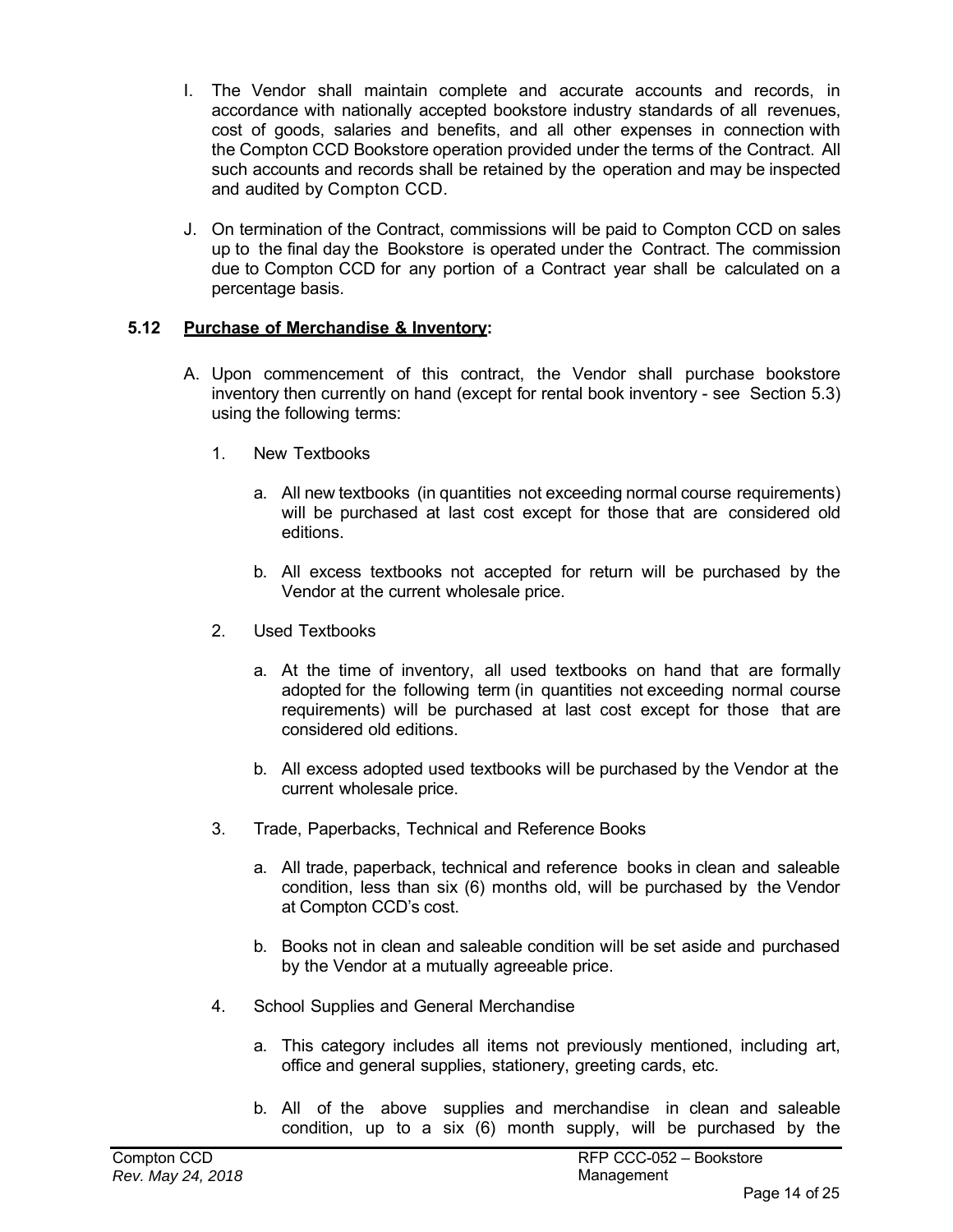Vendor at Compton CCD's cost.

- c. Items not in clean and saleable condition will be set aside and purchased by the Vendor at a mutually agreeable price.
- 5. The Vendor must buy all existing giftware inventory at the invoice cost.
- 6. Payment for Inventory
	- a. The Vendor will pay El Camino College Bookstore for all inventory in two equal payments: Fifty percent (50%) within sixty (60) days after the completion of a physical inventory, and fifty percent (50%) within one hundred and twenty (120) days after the completion of that inventory.
- B. Upon the commencement of the Contract, the Vendor and the C o m p t on CCD will perform an inventory of Compton CCD's equipment, which will be used by the Vendor in the Bookstore. The inventory will note the condition of the equipment, as agreed upon by the Compton CCD and the Vendor.
- C. Upon the termination of the Contract, Compton CCD will purchase, or require the replacement vendor to purchase bookstore inventory then on hand from the Vendor upon the same terms as described in subparagraphs 5.12.A (1-6) above.

# **6. Contract Terms:**

In addition to the terms set forth in the RFP, and any other terms as may be agreed to by Compton CCD and the Vendor, the resulting Contract between Compton CCD and the Vendor shall contain the following terms:

- A. Term. The term of the Contract shall commence upon Compton CCD Board approval upon execution with a mutually agreed upon date and continue for a period of five (5) years.
- B. Termination.
	- 1. For Cause:
		- a. In the event the Vendor fails to carry out or comply with any of the terms and conditions of the Contract, the Compton CCD may, without prejudice to any other right or remedy, serve written notice upon Vendor of intention to terminate this Contract, such notice to contain the reasons for such intention to terminate, and unless within ten (10) days after the service of such notice such condition or violation shall cease, and/or satisfactory arrangements have been made for the correction thereof, Compton CCD shall have the right to terminate the Contract.
		- b. In such case, it shall be incumbent on the Vendor to continue operation until relieved by a subsequent bookstore service provider chosen by the Compton CCD (not to exceed eighteen (18) months). The foregoing provisions are in addition to and not in limitation of any other rights or remedies available to the Compton CCD.
	- 2. For Convenience:
		- a. Either party may terminate the agreement upon eighteen (18) months' written notice prior to the end of the Term.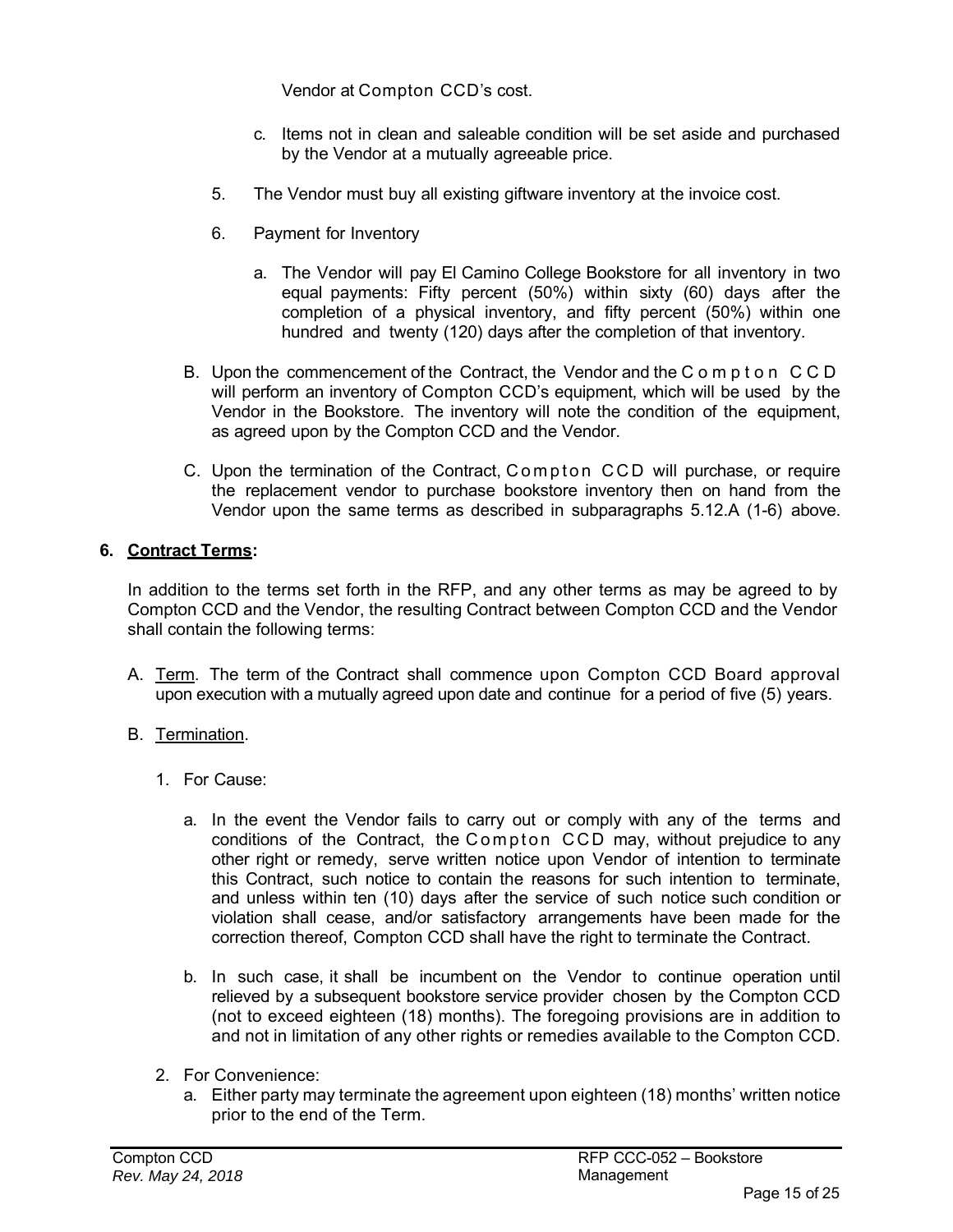- C. Compliance with Laws. The Vendor shall comply with all laws, ordinances, and regulations of any applicable federal, state, county, or city government, bureau, or department applicable to the performance of the services described herein. Compton CCD agrees to provide all cooperation reasonably necessary for such compliance. In addition, the Vendor shall also comply with Compton CCD policies and regulations as may currently and/or in the future pertain to service under the Contract. These laws, ordinances, regulations, and policies shall apply to the Contract throughout, and they will be deemed to be included in the Contract the same as though written out in full.
- D. Liquidated Damages. The Bookstore shall be implemented and fully operational in accordance with timeline on page 1.. If the Bookstore is not fully operational by this time, it is understood that the Compton CCD will suffer damage. It is agreed that Vendor shall pay to the Compton CCD as fixed and liquidated damages, and not as a penalty, the sum of one- thousand dollars (\$1,000) per day for each calendar day of delay until the Bookstore is fully operational as specified herein. Vendor shall be liable for the amount thereof.

The Vendor shall not be charged liquidated damages because of any delays due to unforeseeable causes beyond the control and without the fault or negligence of Vendor including, but not restricted to: acts of God or of public enemy; acts of Government; acts of Compton CCD or anyone employed by Compton CCD, or acts of another in performance of a contract with Compton CCD; fires; floods; epidemics; quarantine restrictions; strikes; freight embargoes; or, unusually severe weather. Vendor shall within three (3) days of the beginning of any such delay (unless the Compton CCD grants a further period of time prior to date of final settlement of the contract) notify the Compton CCD in writing of causes of delay; thereupon the Compton CCD shall ascertain the facts and extent of delay and grant extension of time for implementation of bookstore services when in its judgment, the findings of fact justify such an extension. In case of a continuing cause of the delay, only one claim is necessary.

- E. Indemnification. Vendor agrees to and does hereby indemnify, hold harmless and defend the Compton CCD and its Board of Trustees, officers, employees and agents from every claim or demand made and every liability, loss, damage or expense (including attorneys' fees), of any nature whatsoever ("Damages"), which may be incurred by reason of any injury to or death of any person(s), or damage to or loss of any property or any and all other actions, claims, liens, damages to persons or property, penalties, obligations or liabilities that may be asserted or claimed by any person, firm, association, entity, corporation, political subdivision, state or federal government, or other organization, caused by any act, neglect, default, or omission of Vendor, or any person, firm or corporation employed by Vendor, either directly or by independent contract, arising out of, or related to, the services covered by this Agreement, whether said Damages occur either on or off Compton CCD's property, except for liability for Damages which result from the sole negligence or willful misconduct of Compton CCD or its officers, employees or agents.
- F. Promotion. In no instance will the Compton CCD be used by the Vendor in connection with any advertising or promotion without the specific written permission of the Compton CCD.
- G. Legal Entity Change: Should a change be contemplated in the name or nature of the Vendor's legal entity, the Vendor shall first notify the Compton CCD in order that proper steps may be taken to have the change reflected in the Contract documents.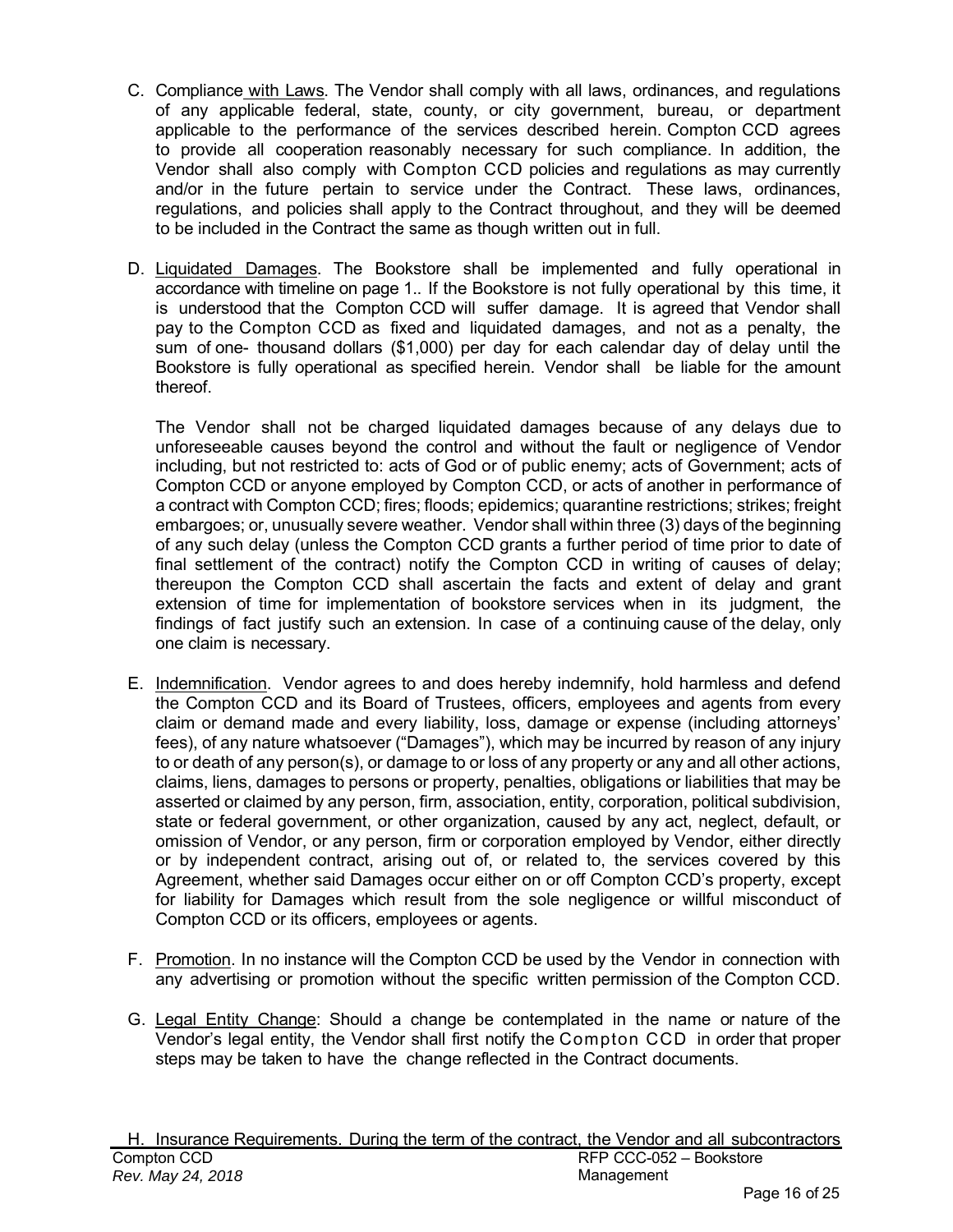shall maintain, at their sole expense, minimum insurance coverage as follows:

- 1. Comprehensive General Liability Insurance including coverage for Premises/Operations, Products/Completed Operations, Independent Contractors, Contractual and Personal Liability at a combined single limit of \$5,000,000 per Bodily Injury and Property Damage, and;
- 2. Comprehensive Automobile Liability Insurance covering owned, hired and non-owned vehicles at a combined single limit of \$5,000,000 per Bodily Injury and Property Damage.
- 3. In lieu of 1 and 2 above, the Vendor at its option may carry a combination policy including Comprehensive General Liability and Comprehensive Automobile Liability Insurance with a combined single limit of not less than \$5,000,000 per occurrence on Bodily Injury and Property Damage.
- 4. Workers' Compensation and Employer Liability Insurance providing full statutory coverage.
- 5. Cyber Liability Insurance of not less than \$5,000,000 to cover Security, Privacy, Business Interruption, Cyber Extortion, and Denial of Service

Compton CCD, officers, directors, trustees, volunteers, and employees shall be named as additional insureds.

The insurance shall include waivers of subrogation against Compton CCD and its officers, directors, trustees, volunteers and employees, and provide that the insurance is primary and noncontributing with any insurance that may be carried by Compton CCD. All such insurance shall have deductibility limits reasonably satisfactory to Compton CCD.

Vendor shall furnish Certificate[s] of Insurance to Compton CCD showing the required coverage within 30 days after execution of the Contract or before Vendor takes possession of the Bookstore, whichever is earlier. The Certificate[s] shall provide that Compton CCD shall receive 30 days prior written notice from the insurer in the event of any policy cancellation or termination.

All required insurance shall be carried only with responsible insurance companies licensed to do business in the State of California having a policyholder's rating and size from A.M. Best Company of at least A.

# **7. The Format of Proposal:**

Proposals shall be submitted to the Compton CCD Purchasing Department, located at 1111 E. Artesia Blvd. Compton, CA 90221. Proposals should be sealed and clearly marked "Bookstore Management Services Proposal: Attention Reuben James-Purchasing Director." Proposals are due no later than 5:00 p.m. on the due date by the clock in the Purchasing Department. Vendor shall be solely responsible for ensuring its proposal arrives by the deadline set forth above. Compton CCD shall not be responsible for any issues with mail delivery or circulation. Telephone or electronic submittals will not be accepted.

The proposal shall be bound or provided in a 3-ring binder and contain the numbered Tabs as indicated below. One original, five (5) hard copies, and one (1) pdf copy on a flash drive or CD shall be provided. Hard copies shall be formatted on standard 8  $\frac{1}{2}$  x 11 white paper with each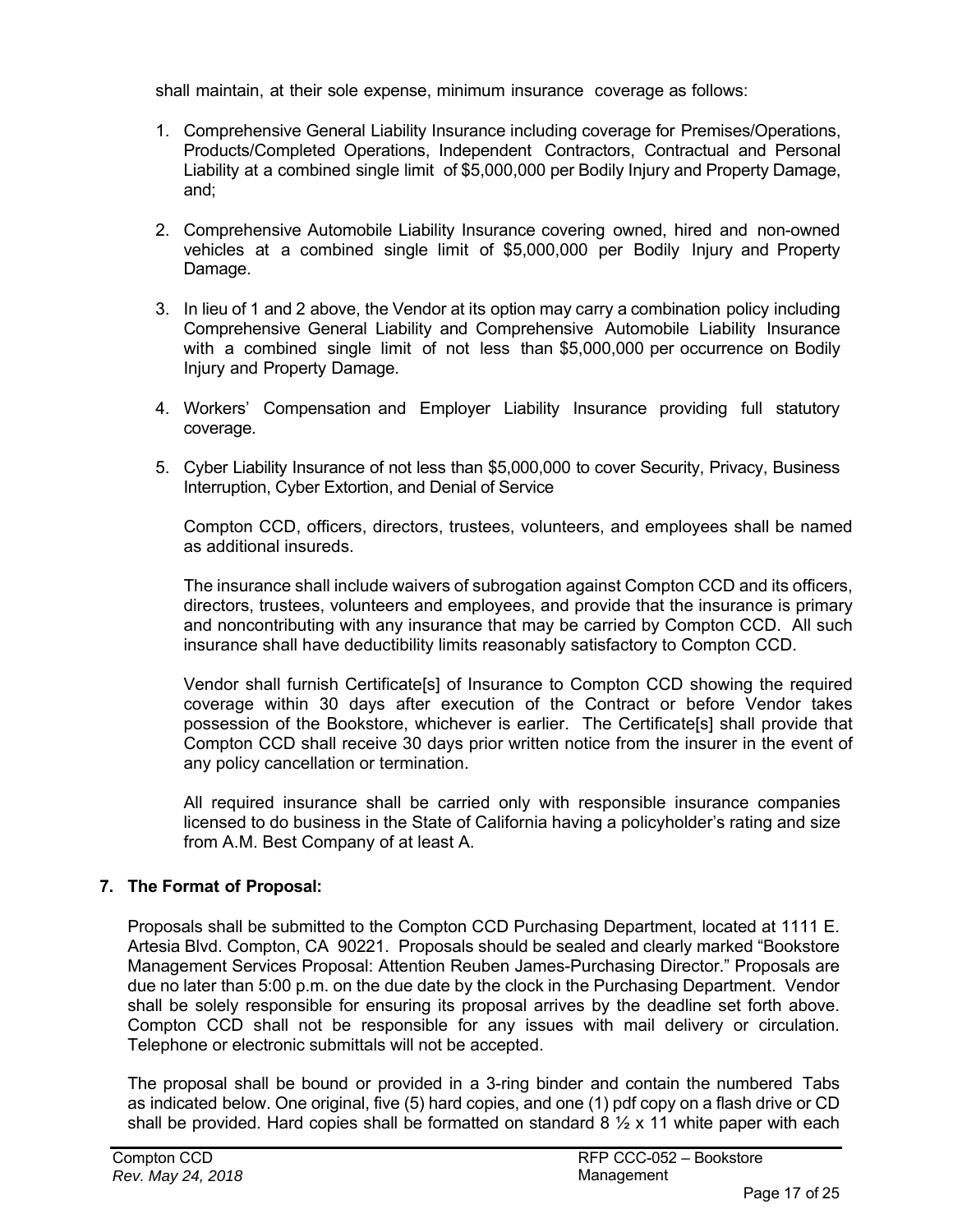page clearly numbered on the bottom. The original copy shall be marked "original" and must be wet signed by a person authorized to bind the firm. The front cover shall contain the name of the Vendor and RFP number.

Include a cover letter giving a brief overview of your company and why you feel your company would best serve our campus.

# **Tab #1: Minimum Qualifications:**

To be a responsible Vendor, your firm must submit evidence of meeting the following minimum qualifications. Provide a 1-2 page statement signed by the authorized representative describing how the Vendor satisfies the minimum qualifications. **Failure to meet minimum qualifications may result in rejection of the proposal.** 

- Vendors must currently be operating bookstore services for at least five (5) higher educational institutions in California.
- Vendor s must provide applicable financial data that will demonstrate the Vendor's ability to perform. Vendors will need to show that they have sufficient capital to cover start-up costs ranging from \$100,000 to \$600,000 and accounts receivable ranging from \$100,000 to \$150,000 per week.
- Vendors must have top-level management offices and resources within the western states. Provide location and description of regional management offices that manage similar accounts within California.
- Vendors must be able to obtain all required insurance coverage.

#### **Tab #2: Operations Experience:**

- 1. Provide the names of all districts and universities or similar bookstore operations presently operated by your company in California (but a minimum of five (5)). For each operation provide the following:
	- a. Full name and address of the institution.
	- b. The institution's administrative officer's name and title that has been designated as the liaison officer with your bookstore service company. Also, include the name and title of at least one other administrative officer at the institution. Provide the telephone number and email address of each officer.
	- c. The number of years your company has provided continuous service. Include the initial date of the original contract.
	- d. Key personnel involved on the listed campuses.
	- e. Describe the service provided to the institution. (e.g. textbook sales (new/used/rentals). Include photographs, marketing materials, and brands.
	- f. Provide the annual sales total for each service and combined annual sales total for all services your company offers at the institution.
- 2. Provide a list of all other states in which your firm operates a district, university, or similar bookstore service.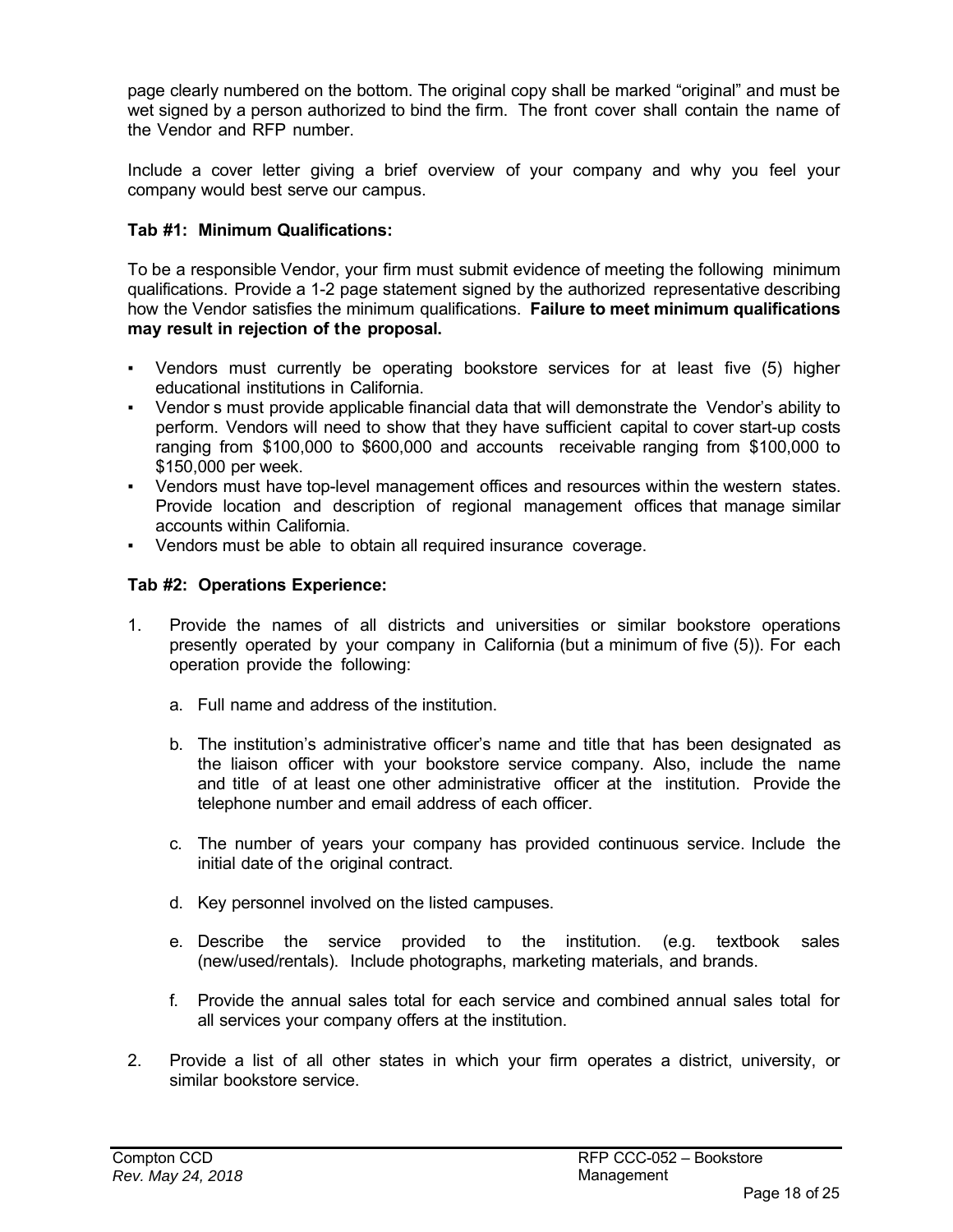3. Has your company discontinued any district, university, or similar operations at any location in the last three (3) years? If so, identify such institutions (including telephone numbers and addresses) and explain the reasons why the operations were discontinued. Was the discontinuation at your request, that of the institution involved or due to other factors (e.g. non-renewal due to institutional competitive RFP requirements)?

# **Tab #3: Bookstore Service Plan:**

- 1. Describe in detail the overall plan that your company proposes to implement at Compton CCD. This should incorporate your company's plan to address all future bookstore services to the campus. Specific questions and components included in this RFP related to this area should be addressed here.
- 2. Please include any capital improvements and marketing strategies that would allow your company to stand out among the other applicants.

## **Tab #4: Management Plan:**

- 1. Submit a profile of all proposed management personnel including their education, training and experience. Also, provide a proposed organizational chart, proposed job descriptions and anticipated salaries over the term of the contract. Please keep in mind Compton CCD's commitment to equal opportunity in business contracts. The Compton CCD reserves the right to select new managers, request the replacement of existing managers and approve all new hires. The manager must be assigned to Compton CCD fulltime and located on Campus. When the manager is not on duty, a supervisor must be assigned and Compton CCD must be notified who the supervisor will be.
- 2. Submit biographies and locations of local representatives who will support Compton CCD. Please provide examples of how the local representatives will interact with the bookstore management and campus contacts.
- 3. Describe how complaints will be addressed and resolved.
- 4. Specific questions and components included in this RFP related to this area should be addressed here.

#### **Tab #5: Personnel Procedures and Practices:**

- 1. Submit a copy of your personnel policies.
- 2. Provide comparable job descriptions for like jobs and salary schedules.
- 3. Describe clothing and/or uniforms that are required. If uniforms are required, please provide a picture of uniform.
- 4. All employees of Vendor, prior to being assigned to work under the Contract shall be fingerprinted and tested free from both tuberculosis and drugs.
- 5. Specific questions and components included in this RFP related to this area should be addressed here.

#### **Tab #6: Marketing Plans:**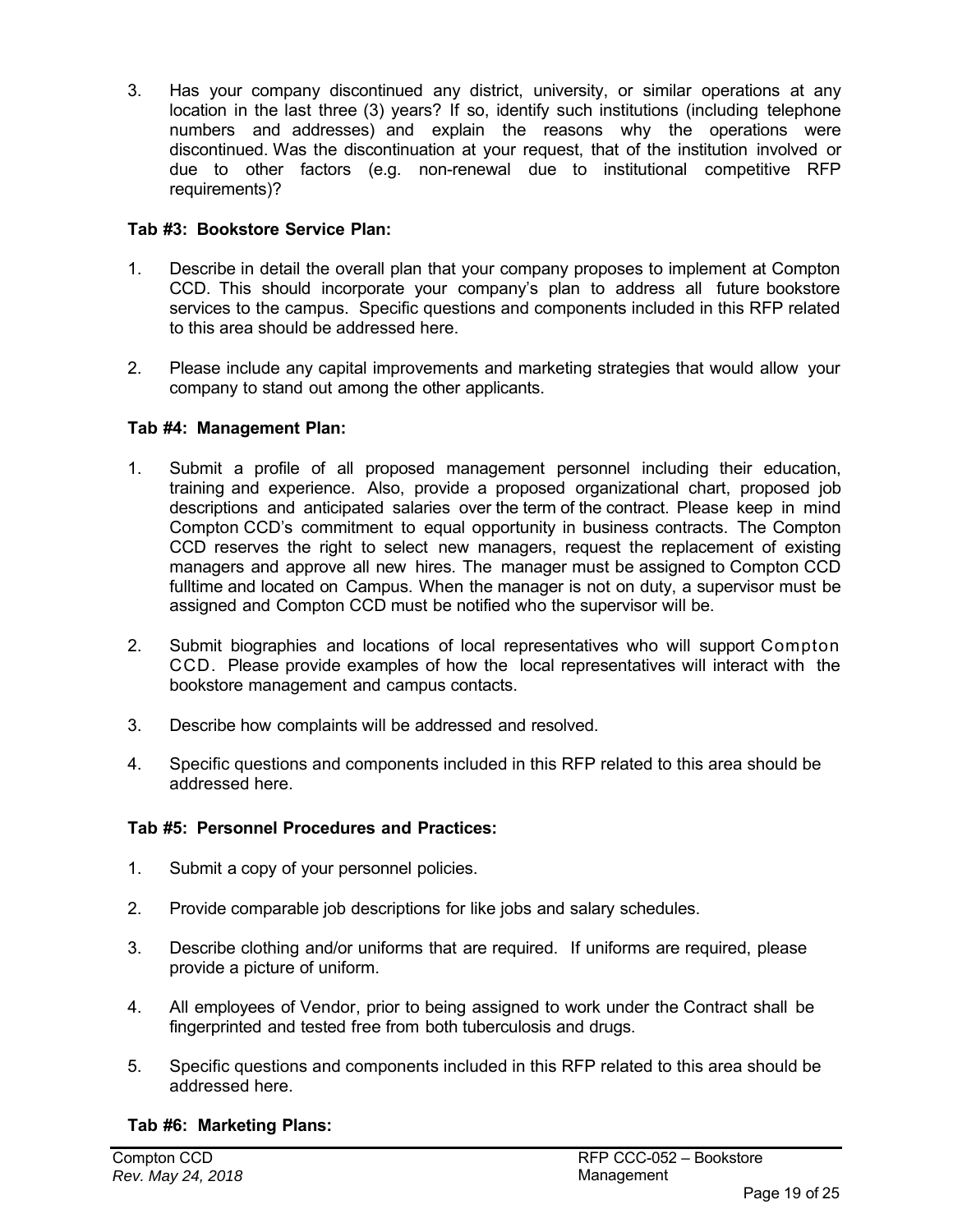- 1. Submit a proposed marketing plan or outreach to Compton CCD students, faculty and staff.
- 2. Provide a list of promotions that will be provided during the academic year.
- 3. Specific questions and components included in this RFP related to this area should be addressed here.

#### **Tab #7: Student Relations Plan:**

- 1. Submit a proposed plan to increase student interaction, especially with student government and special campus activities.
- 2. Specific questions and components included in this RFP related to this area should be addressed here.

#### **Tab #8: Merchandise Sales:**

- 1. Provide a listing of a proposed selection of school and office supplies, emblematic apparel, memorabilia, spirit items, computer supplies and software, technical supplies, non-traditional giftware, holiday specific giftware, soft goods, etc. Include proposed pricing lists.
- 2. Submit a list of snack food items that will be sold in the Bookstore.
- 3. Describe your company's refund policies.
- 4. Explain how the Bookstore's merchandise assortment will be tailored specifically to the Compton CCD campus community.
- 5. Explain how many style and designs of clothing are typically offered in a store. Provide examples of Vendor's current stores, along with samples of clothing designs in those stores that are of the same level as Compton CCD.
- 6. Provide a list of promotions that will be provided during the academic year.
- 7. Describe the level of decision making that will be granted to the on-site management team when selecting products to be offered for sale in the Compton CCD Bookstore.
- 8. Describe how you intend to work with the Athletic Department.
- 9. Describe how merchandise will be delivered, rotated, and stocked.
- 10. Specific questions and components included in this RFP related to this area should be addressed here.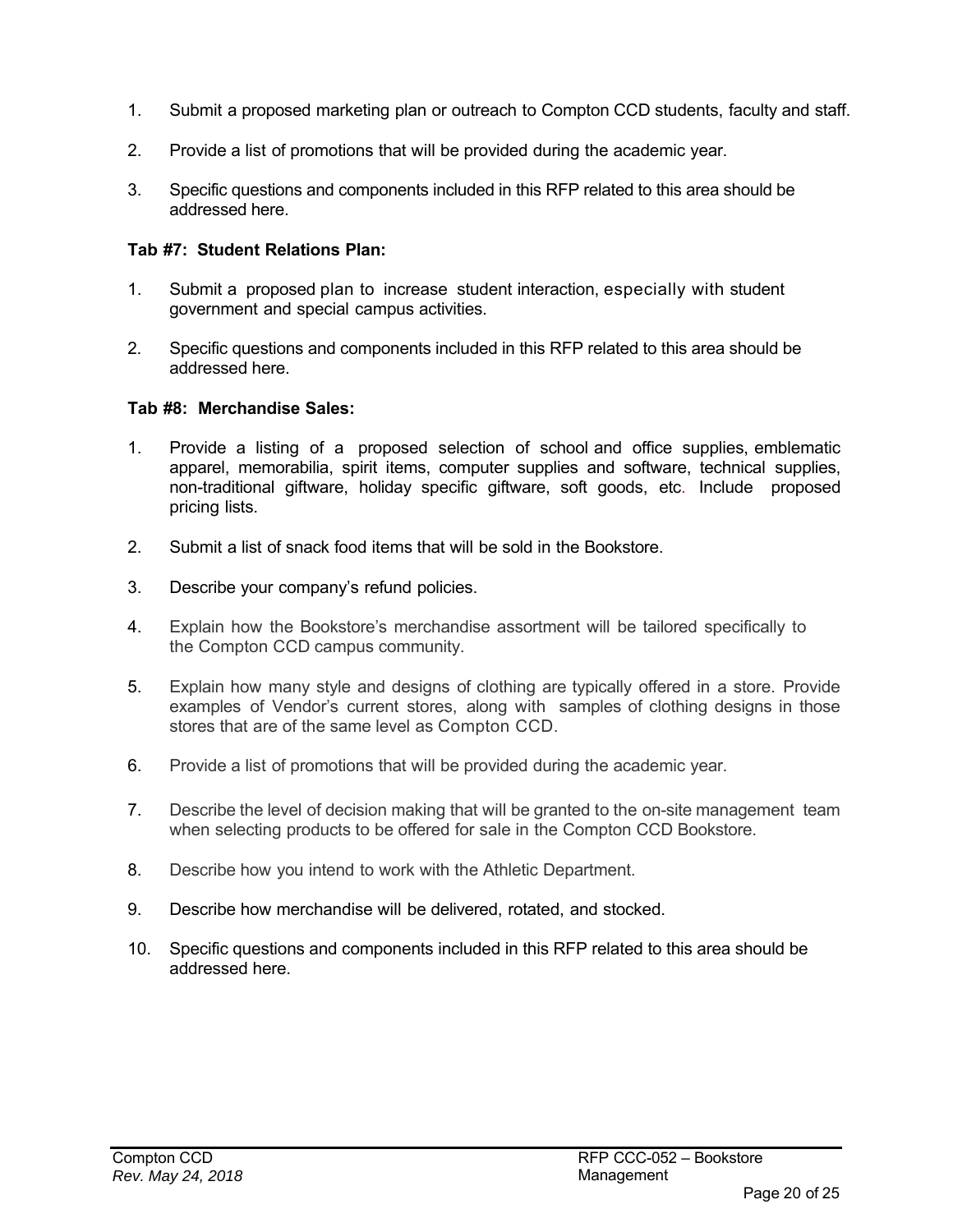## **Tab #9: Fee Proposal:**

- 1. Compton CCD will consider payment in a variety of approaches and acknowledges the overall package presentation. *Specificity is required with regard to how income will be provided to the Compton CCD.*
	- a. Will your company provide periodic rent payment (monthly, quarterly, annually)?
	- b. Will payment be based on a percentage of sales (retail or other)?
	- c. How will income be dispersed during heavy sales periods (beginning of the semester), moderate sales periods (middle of the semester) and slow sales periods (holiday break periods or summer school)?
	- d. How will payment to Compton CCD change as additional services become available?
- 2. Specific questions and components included in this RFP related to this area should be addressed here.

## **Tab #10: Reference Checks and Site Visits:**

- 1. References will be checked for the finalists and their listed subcontractors if any. Reference checks will include, but are not limited to, questions on the cleanliness and maintenance of your areas of responsibility, merchandise selections, textbooks sales/rentals, recycling and conservation efforts and your company's/subcontractor's cooperativeness with the institution's requests.
- 2. Prior to award of a contract, Compton CCD reserves the right to visit the facilities of the Vendor's provided references to observe Vendor's or subcontractor's bookstore services in operation.
- 3. The top candidates, to be determined by the Compton CCD selection committee, may be invited to the campus to present an audio and visual presentation of their marketing strategies for bookstore services for Compton CCD.

#### **Tab #11: Equipment Condition:**

1. As part of the proposal response, the Vendor shall address any deficiencies in the existing facilities and equipment. The Vendor may be requested to include a listing of any permanent equipment to be purchased and/or remodeling of facilities necessary to implement the proposed bookstore services. While the cost and provision of these items are not to be included in the base proposal, they will be considered during the review of proposals and addressed during Contract negotiations. Specific questions and components included in this RFP related to this area should be addressed here.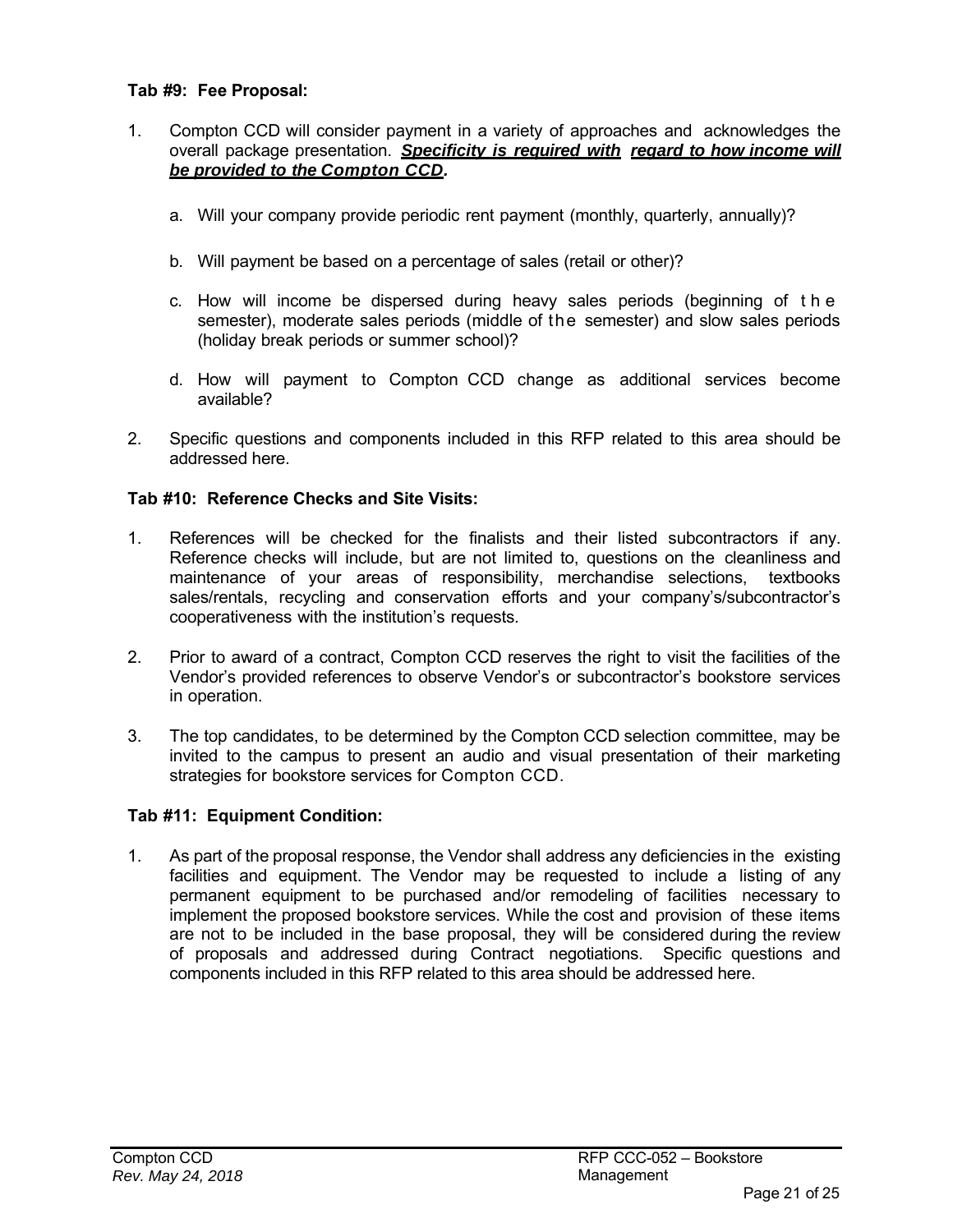## **Certifications and Assurances:**

I/we make the following certifications and assurances as a required element of the proposal to which it is attached, understand that the truthfulness of the facts affirmed here and continuing compliance with these requirements are conditions precedent to the award or continuation of the related contract.

- 1. I/we declare that all answers and statements made in the proposal are true and correct.
- 2. The prices and/or cost data have been determined independently, without consultation, communication, or agreement with others for the purpose of restricting competition.
- 3. The attached proposal is a firm offer for a period of 120 days from the date proposals are due, and it may be accepted by the Compton CCD without further negotiation (except where obviously required by lack of certainty in key terms) at any time within the 120-day period.
- 4. In preparing this proposal, I/we have not been assisted by any current or former employee of Compton CCD whose duties relate (or did relate) to this proposal or prospective contract and who was assisting in other than his or her official public capacity. (Any exception to these assurances are described in full detail on a separate page and attached to this document.)
- 5. I/we understand that the Compton CCD will not reimburse me/us for any costs incurred in the preparation of this proposal. All proposals become the property of the Compton CCD and I/we claim no proprietary right of ideas, writings, items, or samples unless so stated in this proposal.
- 6. Unless required by law, the prices and/or cost data which have been submitted have not been knowingly disclosed by the Vendor and will not knowingly be disclosed by him/her prior to opening, directly or indirectly to any other Vendor or to any competitor.
- 7. No attempt has been made or will be made by the Vendor to induce any other person or firm to submit or not to submit a proposal for the purpose of restricting competition.

Signature of Proposer Company Name

Name & Title Date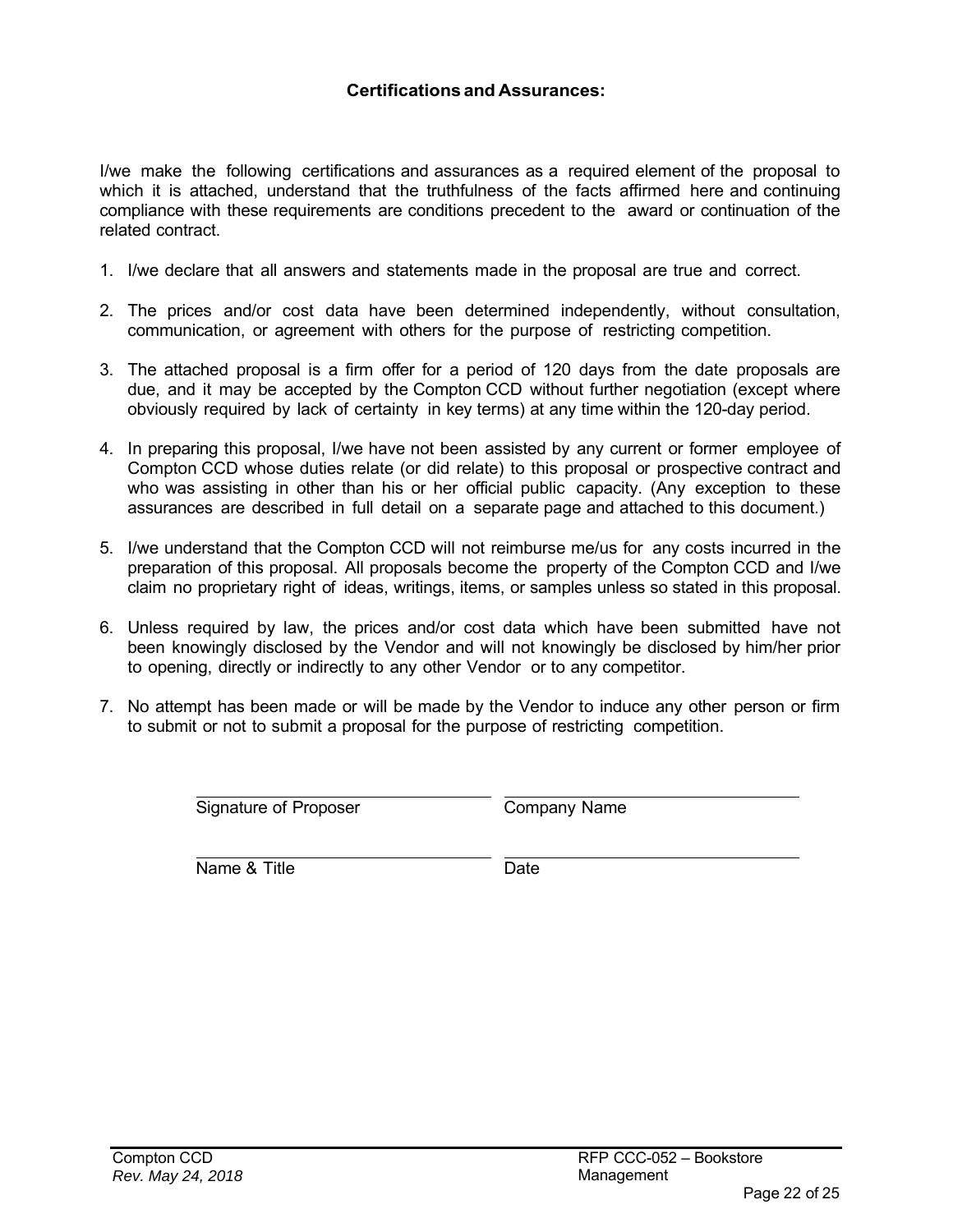## **Compton Community College District**

#### **PROPOSAL and CONTRACT AWARD:**

The undersigned hereby offers and agrees to furnish materials, equipment and services in compliance with all terms and conditions as specified in RFP #CCC-052. Submittal of this document with authorized signatures signifies complete understanding and compliance with said terms and conditions and verifies that all goods are available and services established at the time of RFP submittal.

#### **Proposal:**

| <b>Company Name</b>                |  | <b>Typed or Printed Name</b> |  |  |  |  |  |
|------------------------------------|--|------------------------------|--|--|--|--|--|
| <b>Address</b>                     |  | <b>Title</b>                 |  |  |  |  |  |
| <b>City</b><br><b>State</b><br>Zip |  | <b>Signature</b>             |  |  |  |  |  |
| <b>Telephone</b>                   |  | <b>Date</b>                  |  |  |  |  |  |
| Fax                                |  | <b>Email &amp; Website</b>   |  |  |  |  |  |

**------------------------------------------------------------------------------------------------------------------------------- Contract Award:** (To be used by Compton CCD to make an award to the selected contractor)

Contract for Bookstore Management Services for Compton Community College District is hereby awarded to the party identified above, to be effective **Example 20** The terms and conditions of the RFP (as may have been amended prior to this date) and the Vendor's response thereto shall govern this agreement.

| Reuben James                              | Date |
|-------------------------------------------|------|
| Director, Purchasing                      |      |
| <b>Compton Community College District</b> |      |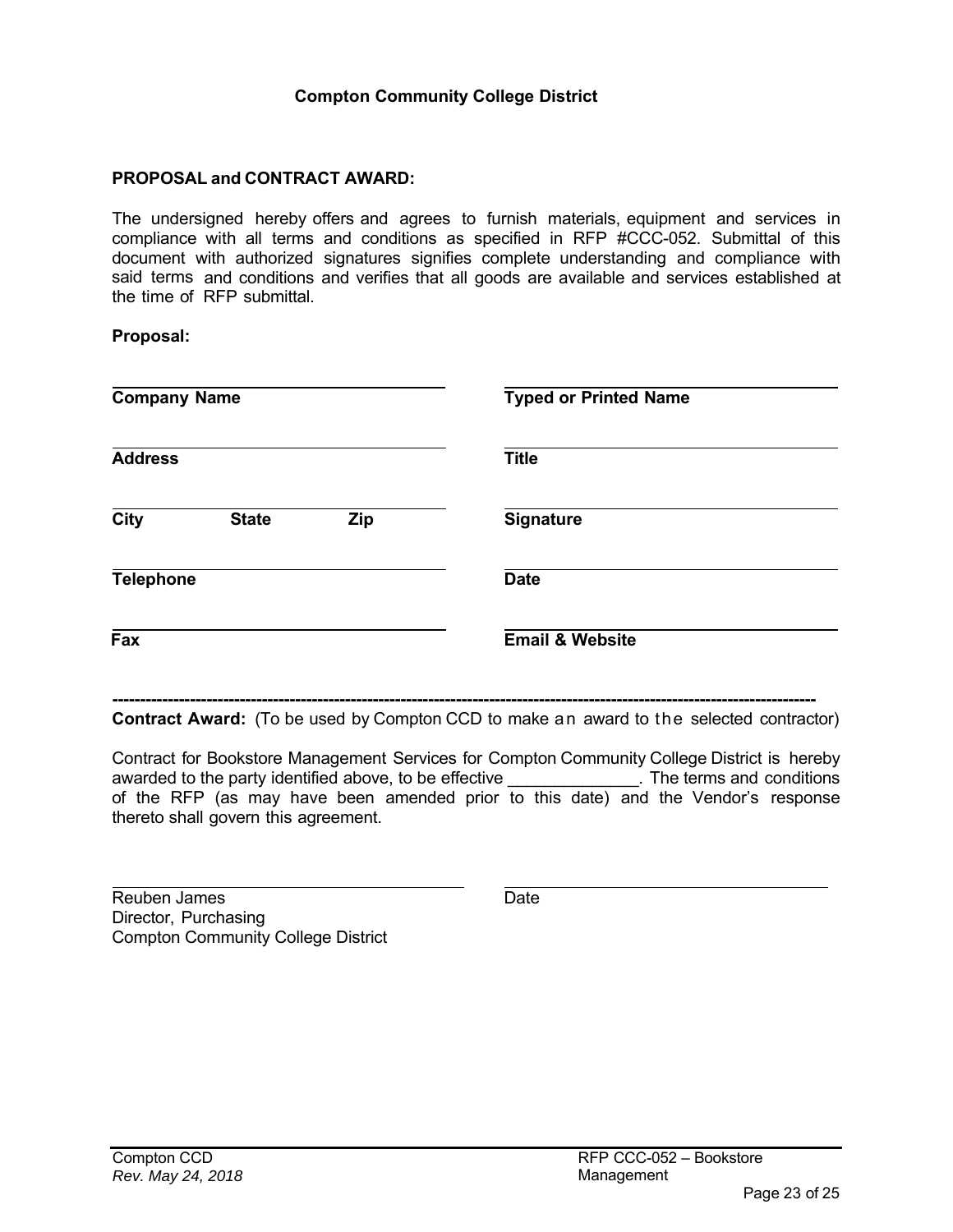# **ATTACHMENT A**

|                               | FY 13-14           | FY 14-15           | FY 15-16<br><b>Total Sales</b> |           |  |
|-------------------------------|--------------------|--------------------|--------------------------------|-----------|--|
| <b>Department</b>             | <b>Total Sales</b> | <b>Total Sales</b> |                                |           |  |
| <b>New Textbooks</b>          | \$<br>2,762,874    | \$<br>2,728,649    | \$                             | 2,738,571 |  |
| <b>Used Textbooks</b>         | 1,005,646          | 932,121            |                                | 872,774   |  |
| <b>Trade/General Books</b>    | 17,696             | 17,537             |                                | 21,079    |  |
| <b>General Supplies</b>       | 212,843            | 220,761            |                                | 251,979   |  |
| <b>Giftwares</b>              | 96,447             | 101,192            |                                | 101,403   |  |
| <b>Cards/Posters</b>          | 4,145              | 5,366              |                                | 4,902     |  |
| <b>Clothing/Accessories</b>   | 157,025            | 159,087            |                                | 148,046   |  |
| Confectionary                 | 15,809             | 16,167             |                                | 20,830    |  |
| <b>Electronics</b>            | 40,104             | 46,999             |                                | 50,764    |  |
| <b>Arts/Drafting</b>          | 150,328            | 152,407            |                                | 162,362   |  |
| <b>Store Operations Misc</b>  | 2,328              |                    |                                |           |  |
| <b>Textbook Rentals Sales</b> | 19,949             | 63,167             |                                | 43,462    |  |
|                               | 4.485.195          | 4.443.453          |                                | 4.416.171 |  |